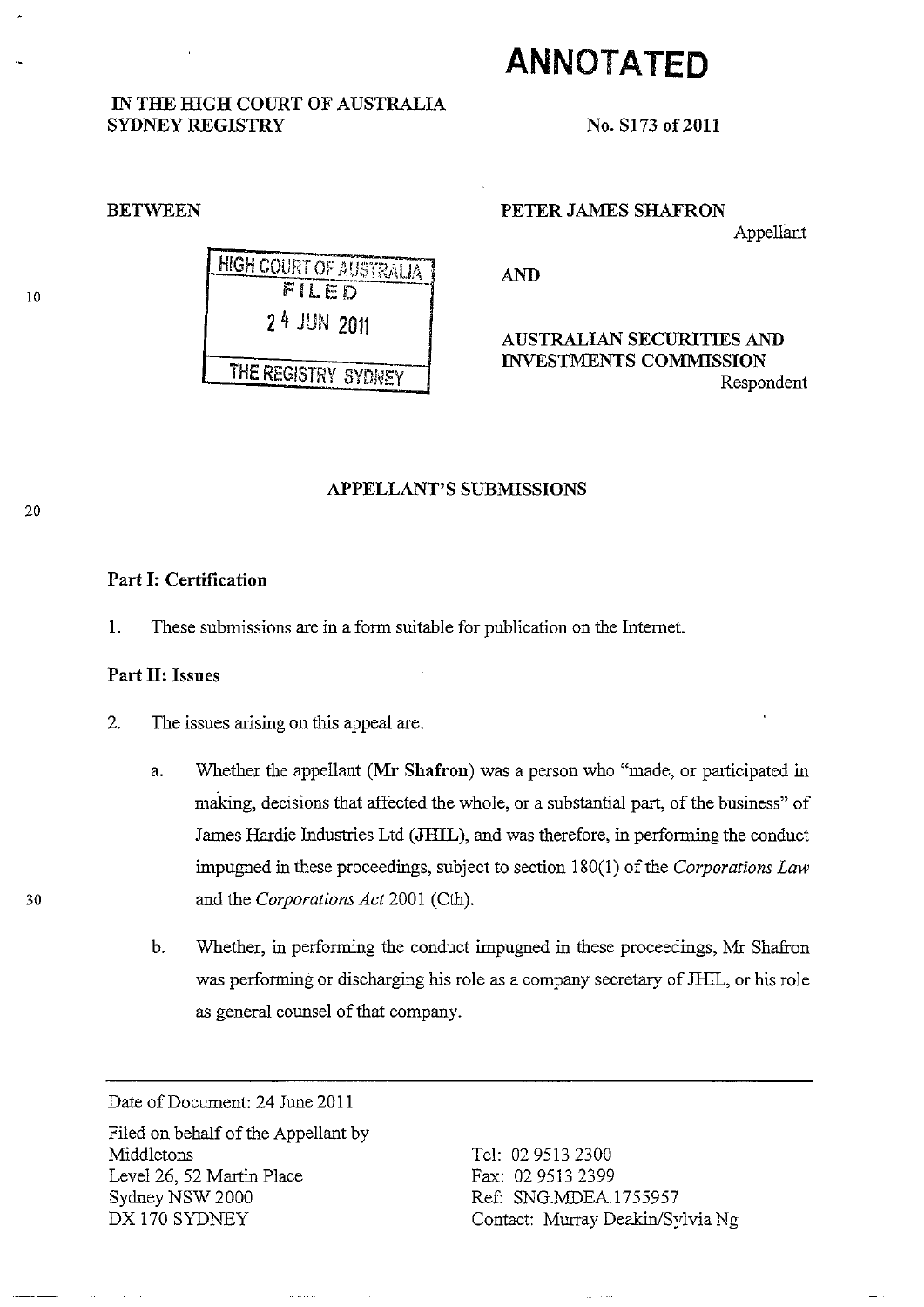- c. If Mr Shafron, in performing the conduct impugued in these proceedings, was performing or discharging his role as general counsel of IHIL, whether he was subject to section 180(1) of the *Corporations Law* and the *Corporations Act* 2001 (Cth) because he was also a company secretary of IHIL.
- d. If Mr Shafron, in performing the conduct impugned in these proceedings, was subject to section 180(1) of the *Corporations Law* and the *Corporations Act* 2001 (Cth), whether he failed to comply with the duty imposed by that section by:
	- 1. failing to advise the Chief Executive Officer or the Board of JHIL that certain information about the Deed of Covenant and Indemnity **(DOCI)**  should be disclosed to the Australian Stock Exchange (ASX) (or obtain such advice); and
	- ii. failing to advise the Board of JHIL that the February 2001 Trowbridge Report and the Trowbridge 50 Year Estimate (the **Trowbridge Material)**  did not take into account "superimposed inflation" and that a prudent estimate would have.

# **Part Ill: Notice under section 78B** of the *Judiciary Act 1903*

3. The appellant considers that notice under section 78B of the *Judiciary Act* 1903 (Cth) is not required.

# **Part IV: Citations**

- 4. The primary judge's decision on liability *(Australian Securities and Investments Commission* v. *Macdonald* & *Ors (No.* 11) [2009] NSWSC 287) is reported at (2009) 230 FLR 1; 256 ALR 199; 71 ACSR 368; 27 ACLC 522. The primary judge's decision on penalty *(Australian Securities and Investments Commission* v. *Macdonald* & *Ors (No. 12)* [2009] NSWSC 714) is reported at (2009) 259 ALR 116; 73 ACSR 638; 27 ACLC 1278.
	- 5. The Court of Appeal's decision on liability *(Morley* v. *Australian Securities and Investments Commission* [2010] NSWCA 331) is reported at (2010) 247 FLR 140; 274 ALR 205; 81 ACSR 285. The Court of Appeal's decision on penalty *(Morley* v. *Australian Securities and Investments Commission (No.* 2) [2011] NSWCA 110) has not yet been reported.

10

30

20

.. --------~-----.. ----- ~~~-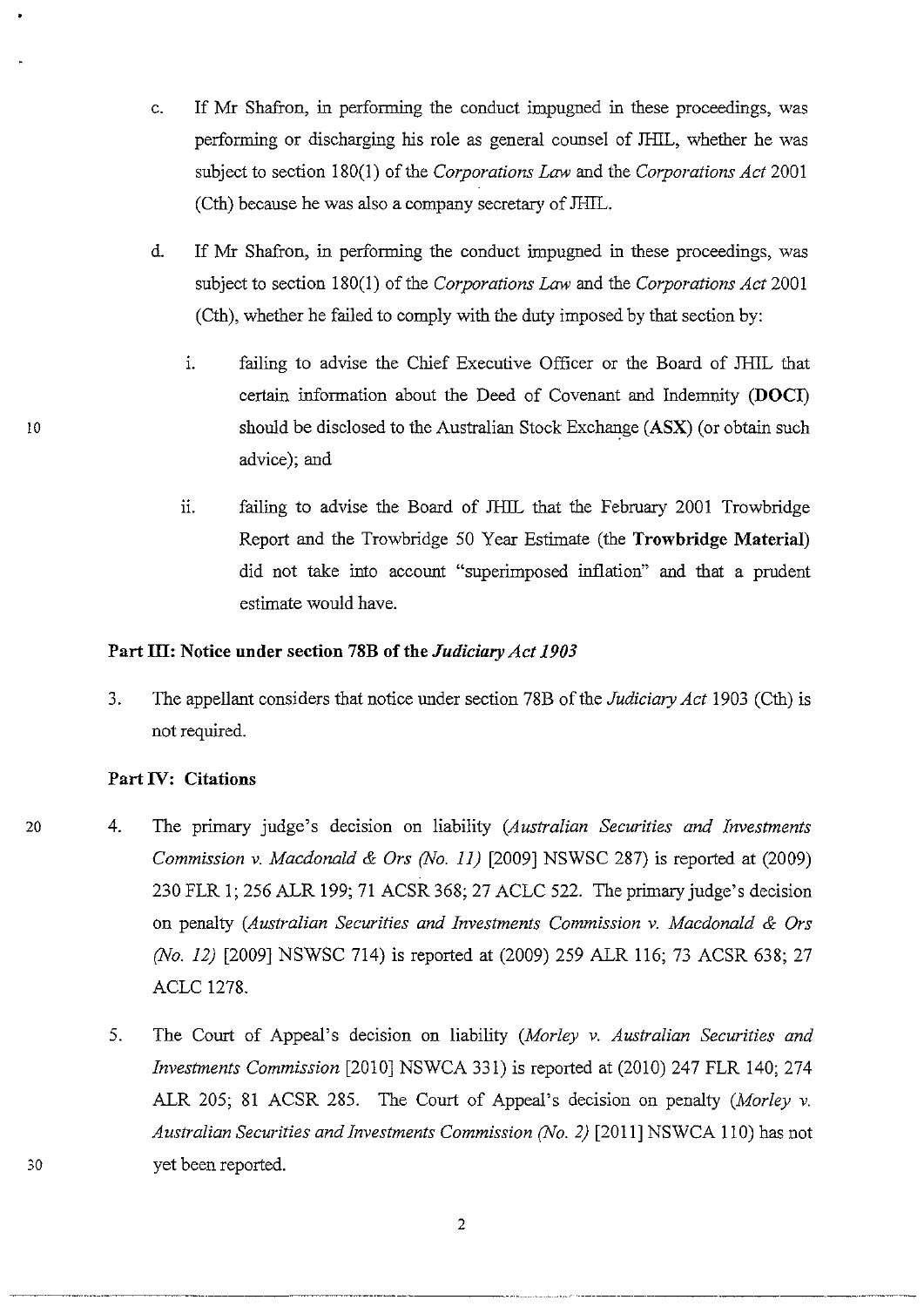### Part V: Facts

- 6. Mr Shafron was general counsel and company secretary of James Hardie Industries Ltd (JHIL) (CA [2]; ABWhiI/8). At all relevant times for the purposes of these proceedings Mr Shafron was a resident of the United States (CA [53]; ABWhi1/15). Mr Shafron held the office of company secretary jointly with Mr Donald Cameron, a resident of Australia (CA [882]; ABWhi1/171).
- 7. JHIL was the holding company in the James Hardie group of companies. Until 1937, JHIL had manufactured and sold asbestos products. Thereafter, and until 1987, the group's manufacture and sale of asbestos products was carried on by two of JHIL's 10 subsidiaries, James Hardie & Coy Ltd (Coy) and Jsekarb Pty Ltd (Jsekarb) (CA [10];  $ABWhi1/9$ ).
	- 8. Each of JHIL, Coy and Jsekarb, but principally Coy and Jsekarb, were subject to claims for compensation for loss suffered as a result of exposure to asbestos (CA [11]; ABWhil/9).
	- 9. From 1987, JHlL had been looking at ways to separate the group's liability to asbestos claims from the group's operating businesses (CA [12]; ABWhiIl9).
	- 10. Mr Shafron was involved in the development of various proposals regarding separation to be put to and considered by the board. He provided legal advice in connection with those proposals to the board. He was involved in the retention of actuaries to assess the value of the group's exposure to asbestos claims, and in the consideration and dissemination within JHIL of those actuarial reports (see, e.g., CA [889]; ABWhi1/173-174; CA [894]; (ABWhi1/175)). Mr Shafron, however, had no authority to make any decision on behalf of JHlL approving any separation proposal or any of its related transactions. His role was confined to advising the board in relation to proposals put forward for its consideration and decision, and implementing them (CA [889]; ABWhi1/173-174).
- 11. JHIL retained the law firm then known as Allen Alien & Hemsley (AlIens) in connection with the separation proposals. Aliens advised extensively in relation to the separation proposals (CA [1022]-[1030]; ABWhi1/198-200). In particular, senior 30 partners from Aliens drafted all relevant documents and were present at board meetings (CA [1030]; ABWhiIl200).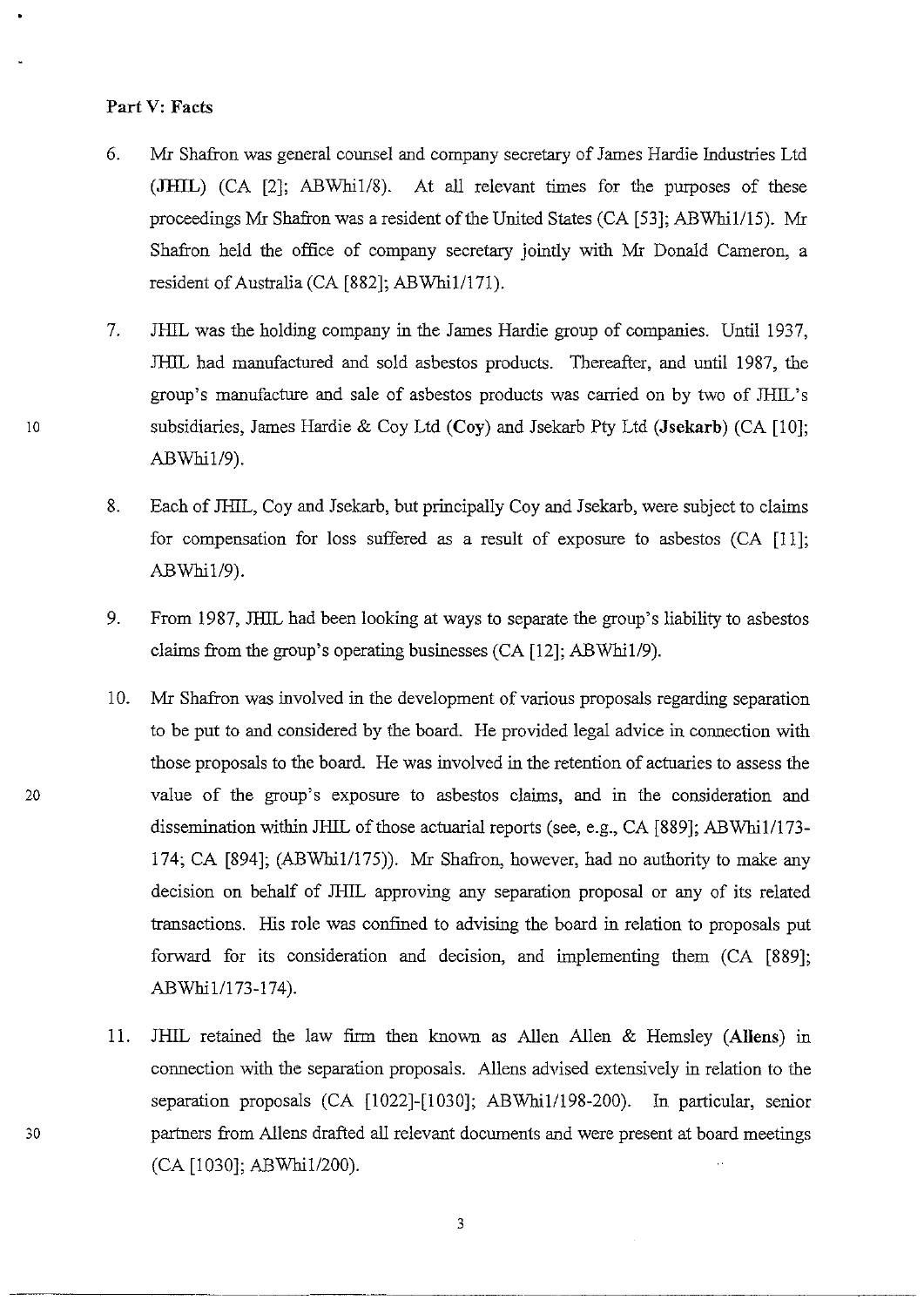- 12. On 15 February 2001, the board of JHIL approved a proposal to create a trust (the **Foundation),** which was to be vested with JHIL's shares in Coy and Jsekarb, along with  $$3$  million (CA [13]; ABWhi1/9).
- 13. At that same meeting, the board also decided to enter into an agreement (the **DOC!)**  with Coy and Jsekarb, pursuant to which JHIL covenanted to pay substantial annual sums to those companies, in return for covenants by Coy and Jsekarb not to sue JHIL in relation to its manufacture of asbestos, and to indemnify JHIL in relation to any such claims that were made upon it by third parties. The DOCI also contained a put option, pursuant to which a (potential future) sole shareholder of JHIL might require Coy to 10 acquire its shares in JHIL (CA [13]; ABWhi1/9; ABBlue6/2343).
- 14. One of the sources of the information presented to the board in connection with the proposal to create the Foundation and enter into the DOCr was an updated actuarial estimate by Trowbridge Deloitte Ltd **(Trowbridge)** of Coy and Jsekarb's future liability in relation to asbestos claims (the February 2001 Trowbridge Report and 50 Year Estimate, or **Trowbridge material).** The Trowbridge material provided three estimates of the companies' liabilities: "current", "best estimate" and "high" (CA [137]; ABWhi1/32). While the estimates made allowance for inflation, they did not make any allowance for "superimposed inflation", which is an actuarial concept referring to the potential for an increase in the value of asbestos claims (e.g., damages awards) over 20 time at a rate greater than the ordinary rate of inflation (CA [1060]; ABWhi1/206).
	- 15. On 16 February 2001, the trust deed and DOCr were executed, the shares and the \$3 million were vested in the Foundation and an announcement of the establishment of the Foundation was sent to the ASX (CA[15]; ABWhi1/9; ABBlue6/2386).
	- 16. ASIC alleged that Mr Shafron contravened section 180(1) of the Act in certain respects in connection with the proposal to separate the asbestos liabilities from the James Hardie group of companies. Ultimately, two contraventions were found by the Court of Appeal:
		- a. First, a failure to advise, or obtain advice for, the Chief Executive Officer or the board of JHIL that certain information about the DOCr needed to be disclosed to the ASX (CA [971]-[1036]; ABWhi1/189-201); and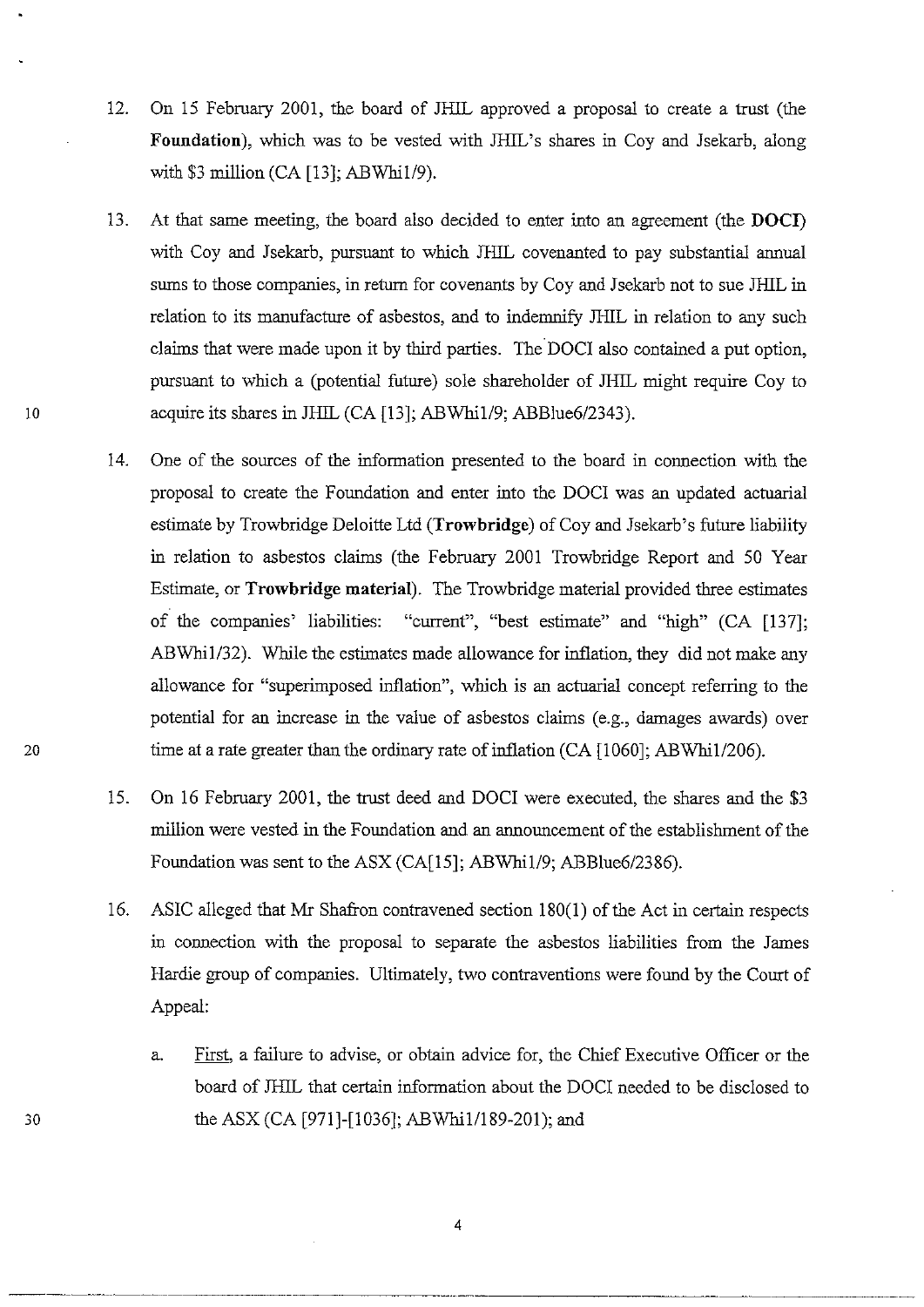- b. Secondly, a failure to advise the board of JHIL that the best estimate of Coy and Jsekarb's liabilities contained in the actuarial estimates prepared by Trowbridge in February 2001 did not take account of "superimposed inflation", and that a prudent estimate would have (CA [1060]-[1074]; ABWhi1/206-208).
- 17. For those two contraventions, the Court of Appeal disqualified Mr Shafron from managing a corporation for 7 years, and imposed a pecuniary penalty of \$50,000 (ABWhiI/286; ABGrel/6).

## **Part VI: Argument**

## *Was Mr Shufron Subject to Section 180(1)?*

- 10 18. Mr Shafron's fundamental contention is that section 180(1) did not impose any duty on him in relation to his conduct at issue in these proceedings. That section imposes on "officers" of corporations a duty to exercise a certain level of care and diligence in the exercise of their powers and the discharge of their duties.
	- 19. The reasons why section 180(1) did not apply to Mr Shafron's conduct differ, depending upon which branch of the definition of "officer" Mr Shafron is said to fall within:
		- a. He was not a person who "made, or participated in making, decisions that affected the whole, or a substantial part, of the business" of JHIL and thus was not an "officer" of JHlL on that basis (and so, absent some other basis, was not subject to section  $180(1)$ ).
		- b. As an "officer" of JHIL by reason of being one of JHIL's company secretaries, he was subject to section 180(1) in the exercise of his powers, and the discharge of his duties, as company secretary. However, section 180(1) did not apply to the exercise of his powers, and the discharge of his duties, in any other capacity. Mr Shafron contends that his conduct at issue in these proceedings was not done in his capacity as company secretary, but rather was done in his capacity as general counsel.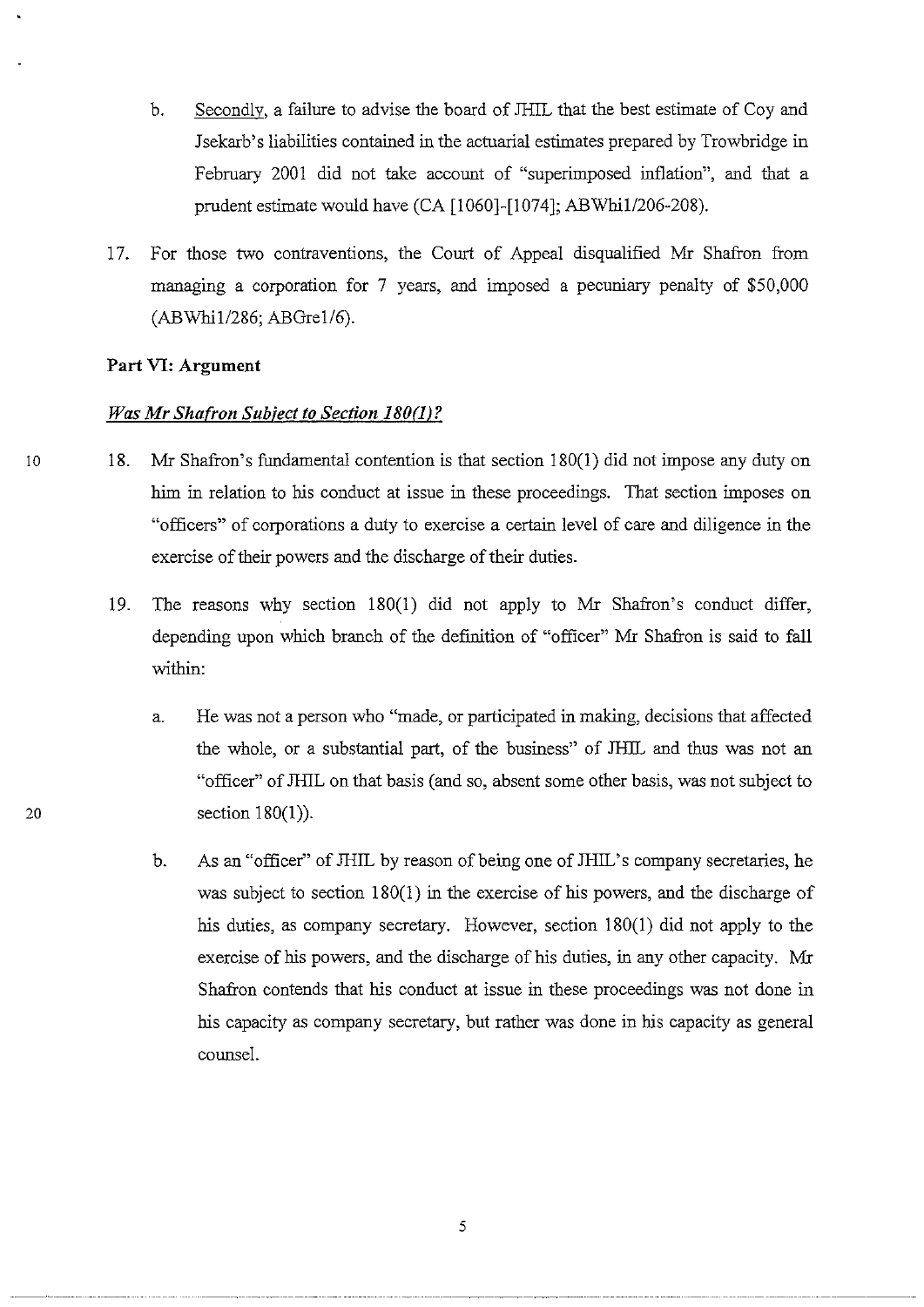- 20. Section 9 of the *Corporations Act* defmes an "officer" to include a person "who makes, or participates in making, decisions that affect the whole, or a substantial part, of the business of a corporation".
- 21. ASIC does not contend that Mr Shafron falls within that definition because he made a decision of the relevant character. Rather, it is ASIC's case that Mr Shafron is an officer because he participated in making such decisions.
- 22. The critical reasoning of the Court of Appeal in relation to the construction of that limb of the defmition is found at CA [893]; ABWhi1/175. In that paragraph, after rejecting ASIC's contention that participation in the "process" by which a decision is made constitutes participation in the making of a decision, the Court said:

*"The definition refers to participation in making decisions of a particular character .* ... *[WJherever the decisions be found, the test is participation in their making. Participation* is *more than administrative arrangement, and there must be a real contribution from the postulated participation to the making of the decisions, but beyond that it is a question of fact. "* 

- 23. That reasoning should not be accepted to the extent that it requrres only a "real contribution ... to the making of the decisions" to constitute "participation".
- 24. "While there may be some significant overlap between the concepts of "participation" 20 and "contribution" in relation to an event or activity, there is a fundamental difference between the two. There is a danger, therefore, in allowing the notion of "contribution" to be used as a substitute for the statutory concept of "participation".
	- 25. A person who "contributes" to something "provides assistance to a common result or purpose" or "plays a part in the achievement of a result".<sup>1</sup> A person who "participates" in something, on the other hand, "takes part in or shares in an action or condition" or "takes part with others in an action or matter".<sup>2</sup> Put simply, a participant is someone who engages in the relevant activity (here, decision making) whereas a contributor merely assists those who so engage.

<sup>&</sup>lt;sup>1</sup> See, e.g., the definition of "contribute" in *The New Shorter Oxford English Dictionary*, 1993, at 498.

<sup>2</sup> See, e.g., the definitions of "participate" and "participation" in *The New Shorter Oxford English Dictionary,*  1993 at2109.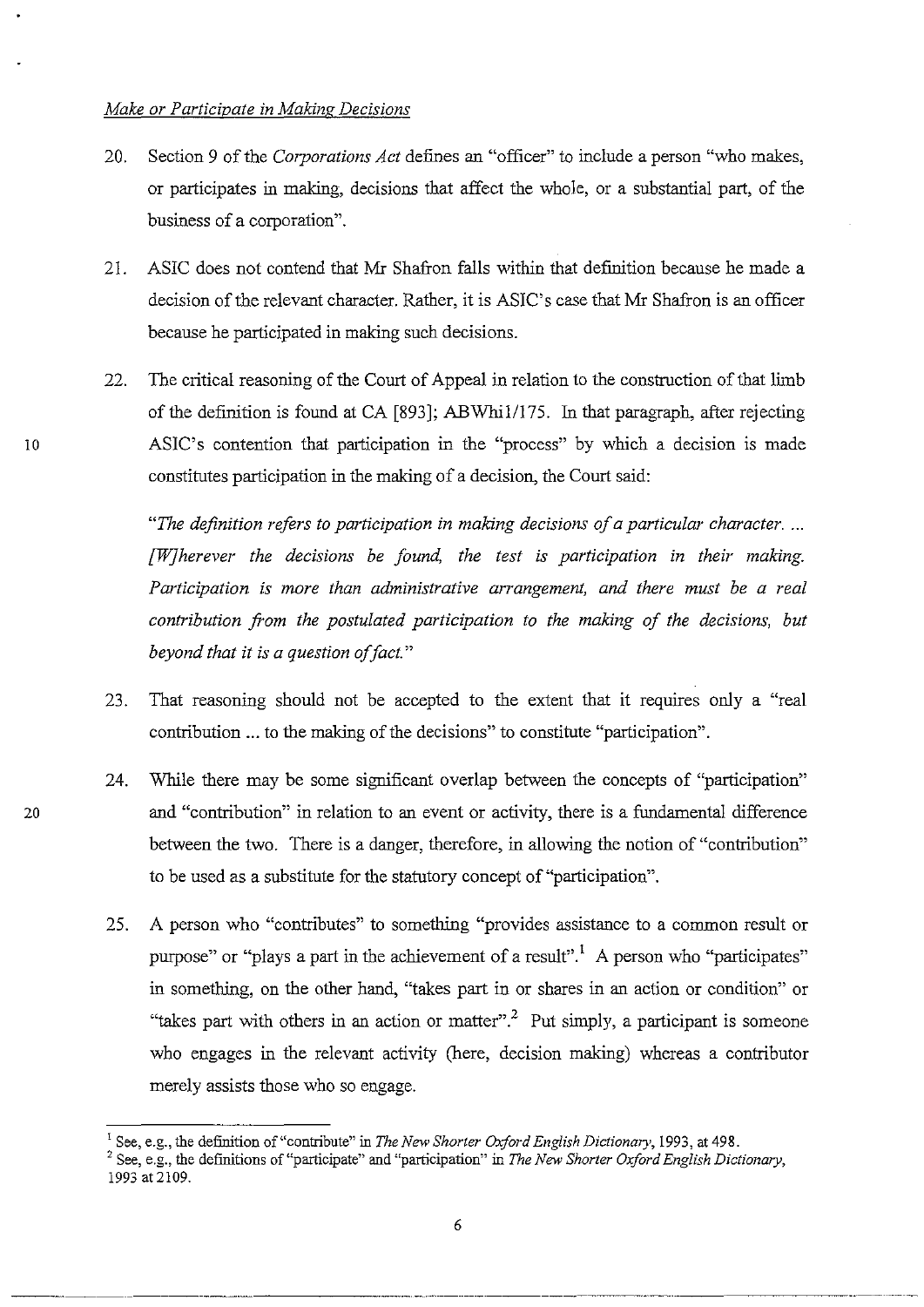- 26. In support of its construction, the Court of Appeal stated that no "limited view" should be taken of the concept of "participation in making decisions", because to do so would be "at odds with the Act's identification of participation in making decisions as a basis for officership, a basis additional to ... making decisions" (CA [892]; ABWhi1/174-175). In Mr Shafron's submission, however, to hold that a person "participates in making a decision" only where the person has actually taken part in the making of the decision does not take a "limited view" of the statutory language, but rather gives effect to the natural and ordinary meaning of the words.
- 27. The work intended to be done by the word "participate" in the definition is clear. Many 10 decisions cannot be said to have been "made" by a particular person. The concept of "participation" in the making of decisions operates to catch all persons taking part in the making of a decision. In the context of the Act (dealing with the immensely varied circumstances of Australian corporations) such an expansion makes perfect sense. It captures, for example:
	- a. a person who makes a decision jointly with other persons;
	- b. a person who is a member of a body (such as a committee) that makes decisions, whether or not that person is for or against the decision that is ultimately made; and
	- c. a person who makes a decision that is, or may be, subject to ratification or reversal by superiors.
	- 28. In Mr Shafron's submission, therefore, in order to "participate in making a decision" a person must have a role in actually *making* the decision. That does not mean that a person must have "ultimate control".3 But it is quite different from being concerned in or taking part in the management of a company.<sup>4</sup> A person may still make a decision even if he or she is subject to direction or control by some other person, or if the decision is subject to ratification or reversal. It is always a question on the facts of the particular case: has the putative officer made, either alone or with others, a decision?

<sup>&</sup>lt;sup>3</sup> See CA at [888]; ABWhi1/173. See also *Re HIH Insurance Ltd (in prov. liq); Australian Securities and Irrvestments Commission* v. *Adler(2002)* 41 ACSR 72 at [73].

<sup>&</sup>lt;sup>4</sup> The Court of Appeal correctly identified (CA [886]-[667]; ABWhi1/173) the difficulties in the trial judge's apparent equation of "participate in making a decision" with notions derived from different statutory formulations considered in cases such as *Commissioner for Corporate Affairs* v. *Bracht* [1989] VR 821.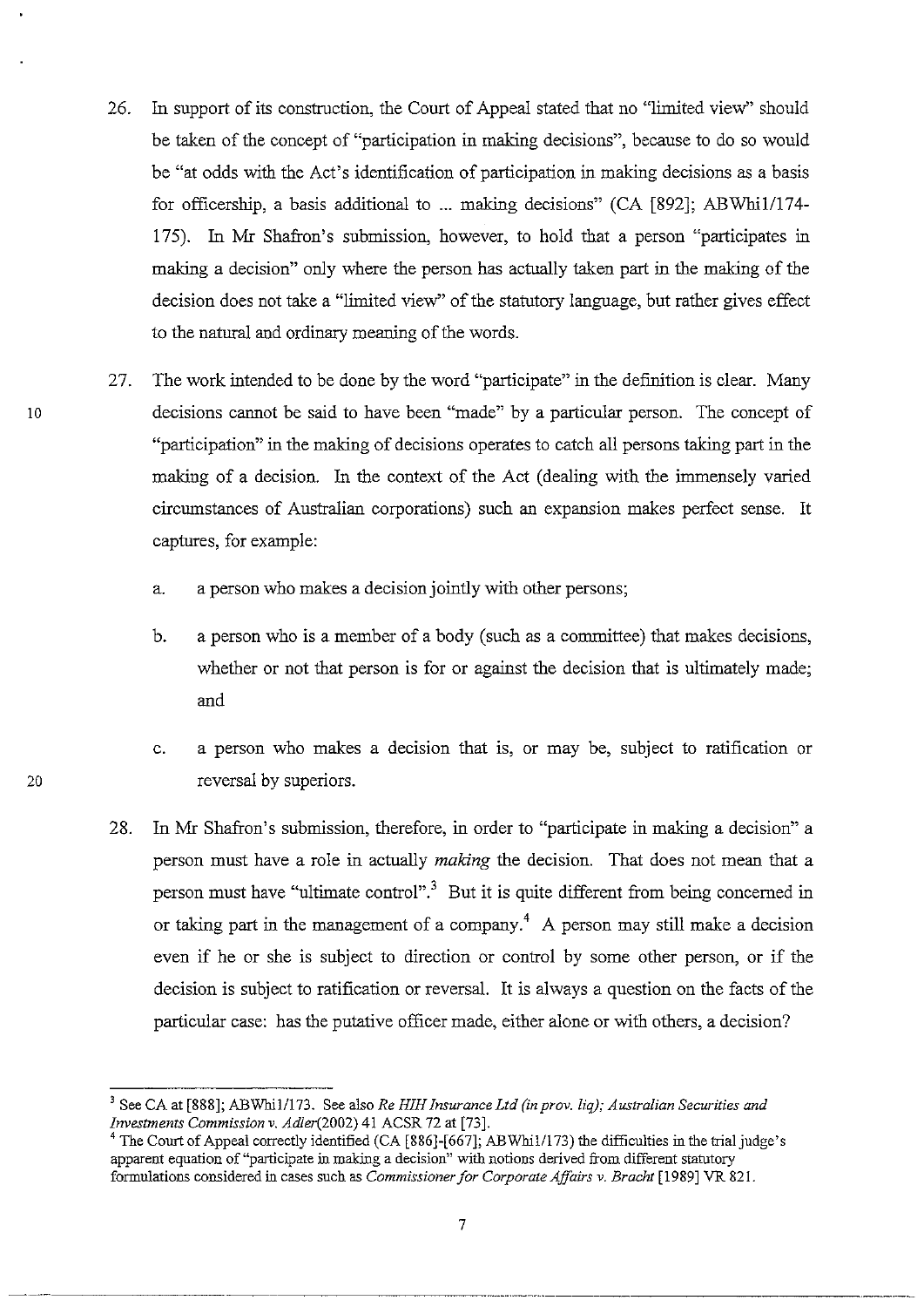29. In this case, the trial judge held that Mr Shafron did participate in making a decision of the relevant significance on the following grounds (LJ [393]; ABRed2/515):

*"The Separation Proposal considered by the board of directors of JHIL at the 15 Februa7Y 2001 Meeting was [a decision that affected the whole or substantial part of the business of JH1L}. And Mr Shaji-on played a vital role in the board's deliberations thereby participating in the making of that decision. "* 

- 30. The trial judge erred by holding that participating in the making of a decision is equivalent to "taking part in the relevant process" (LJ [388]; ABRed2/514). The Court of Appeal correctly rejected the injection of the language of "process" into the statutory 10 language (CA [893]; ABWhi1/175). But the Court of Appeal in substance committed the same error by its determination that the statutory language required that there need be only "a real contribution from the postulated participation to the making of the decisions" (CA [893]; ABWhi1/175). The statute describes only those who make, or participate in making, the decisions.
	- 31. The principal basis upon which the Court of Appeal held Mr Shafron to have participated in decisions of the requisite character was expressed broadly. In particular, the Court of Appeal did not confine its consideration of Mr Shafron's conduct to his role in relation to the meeting on 15 February 2001. The Court of Appeal relied generally upon the fact that Mr Shafron "was part of the Project Green team, and of its promotion of the separation proposal to the board" (CA [894]; ABWhi1/175). In particular, the Court of Appeal relied upon the matters set out at LJ [379]-[385]  $(ABRed2/511-513)$  as evidence of that participation  $(CA [894]; ABWhi1/175)$ .
	- 32. None of those matters, however, reveals the participation by Mr Shafron in the activity of decision making, as opposed to the provision of advice or assistance to decision makers. The matters relied upon involved merely the preparation and/or presentation of discussion papers, reports, legal advice and the like to the board.
	- 33. Decisions made by Mr Shafron, either alone or with other members of the Project Green team, as to the nature of the advice to be provided, or the particular information to be presented, can hardly be described as decisions having the requisite significance. There was, and could be, no suggestion that the board treated information provided to it by Mr

20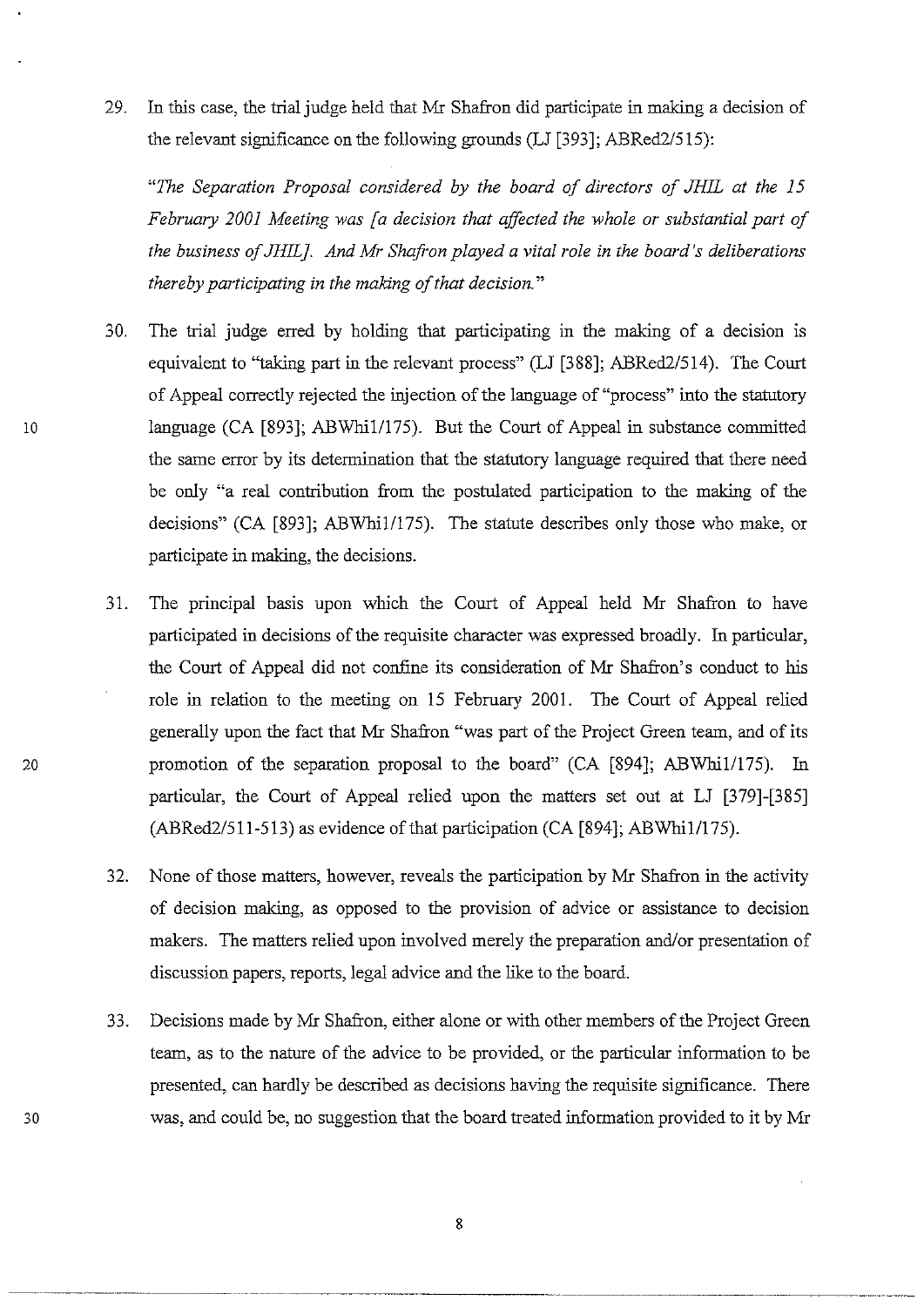Shafron as anything other than helpful material assisting it to consider, independently, the options available to it.

- 34. The matters upon which the Court of Appeal relied may well, therefore, demonstrate that Mr Shafron provided great assistance to those within JHIL who made decisions concerning the separation of asbestos liabilities; but they cannot be characterised as participation in any relevant decision making.
- 35. In addition to Mr Shafron's interactions with the board in relation to the separation proposal, however, the Court of Appeal also appeared to rely on matters never raised by ASIC as indicating participation by Mr Shafron in decisions of the requisite character. In particular, the Court of Appeal referred to (CA [894]; ABWhi1/175):
	- a. the requirement that Mr Shafron's approval be obtained for significant announcements before release;
	- b. Mr Shafron's reports to the board on asbestos litigation and risk management; and
	- c. the conferral upon Mr Shafron of authority to finalise the terms of an agreement with JHINV and (with others) authority to negotiate and execute an underwriting agreement with Project Chelsea.
- 36. First, all of these responsibilities fall squarely within Mr Shafron's advisory and assistance role as general counsel, not as a decision maker or participant in decision making.
- 20 37. Secondly, none of those matters were relied upon by ASIC either at trial or in the Court of Appeal as decisions having the relevant significance.<sup>5</sup> Mr Shafron did not, therefore, have the opportunity to lead evidence relevant to an assessment of the significance to JHIL of those decisions, or to make submissions in relation to them. To the extent that he is in a position to make submissions now, Mr Shafron says:
	- a. the evidence did not demonstrate that Mr Shafron had the requisite authority to approve, in the sense of authorise the publication of, any company announcement. While JHIL's compliance procedures required company announcements to be

<sup>5</sup> See ASIC's Supplementary Submissions and In Response to the Defendants' Submissions, Chapter 2, at [95]- [96] for ASIC's position at trial, and Respondent's Submissions in Reply to Mr Shafron's Submissions at [268] for ASIC's position on appeal; AB0ra21787-789.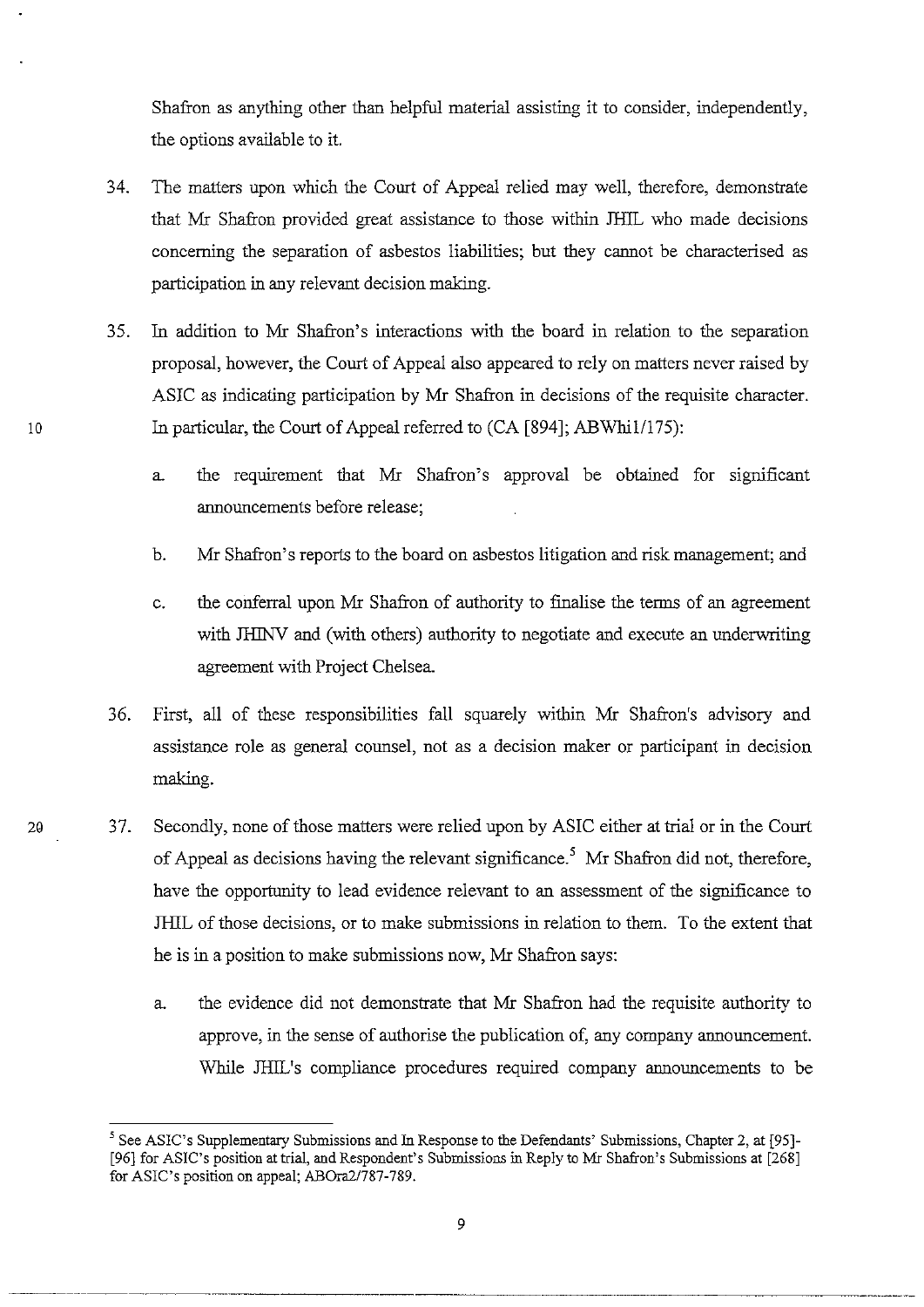reviewed by Mr Shafron<sup>6</sup>, this review was a legal review of the same character as the review undertaken by Allens as JHIL's external legal advisers<sup>7</sup>. Further, JHIL's Disclosure Policy made it clear that in relation to individual authority to disclose information publicly, a company secretary could only do so "on behalf of the *Board*<sup>18</sup>, that is, in a ministerial capacity.

- b. In any event, approving a significant company announcement cannot be said, without more, to be a decision affecting the whole, or a substantial part, of the business of the company. Some approvals may have that effect, many others are unlikely to do so. That is so, particularly when the "approval" likely to be given by a company's general counsel would relate to questions of compliance with the relevant legal requirements alone, rather than wider business considerations. ASIC made no attempt to demonstrate that Mr Shafron's approval of any particular announcement involved anything other than a legal review or had the requisite significance.
- c. Providing updates and reports to the board in relation to asbestos litigation, and the management of that risk, can hardly be said to constitute the making of a decision (or the participation in the making of a decision), let alone a decision of the requisite character.
- d. Before the conferral upon Mr Shafron of authority to negotiate and make agreements on behalf of JHIL could be said to reveal the making, or participation in making, decisions of the relevant character, a great deal more information would need to be known (including, most obviously, the nature of the agreements in question, the scope of Mr Shafron's authority and the limits of his discretion, and, if nothing else, whether or not the authority had in fact been exercised).
- 38. Overall, therefore, it is submitted that there was no basis upon which the Court of Appeal could find that Mr Shafron participated in making decisions of the requisite significance. The fact that Mr Shafron provided information and advice to the board to assist it in its decision making does not mean that he "participated" in that decision making, even if it can be said that he made a "real contribution" to it.

10

 $6$  ABBluel0/4596H-L; ABBla1/247M-U

<sup>&</sup>lt;sup>7</sup>ABBla1/281; ABBla1/247R; ABBla1/247S-T; ABBla1/247U; ABBlue3/1261J

<sup>,</sup> ABBluel/109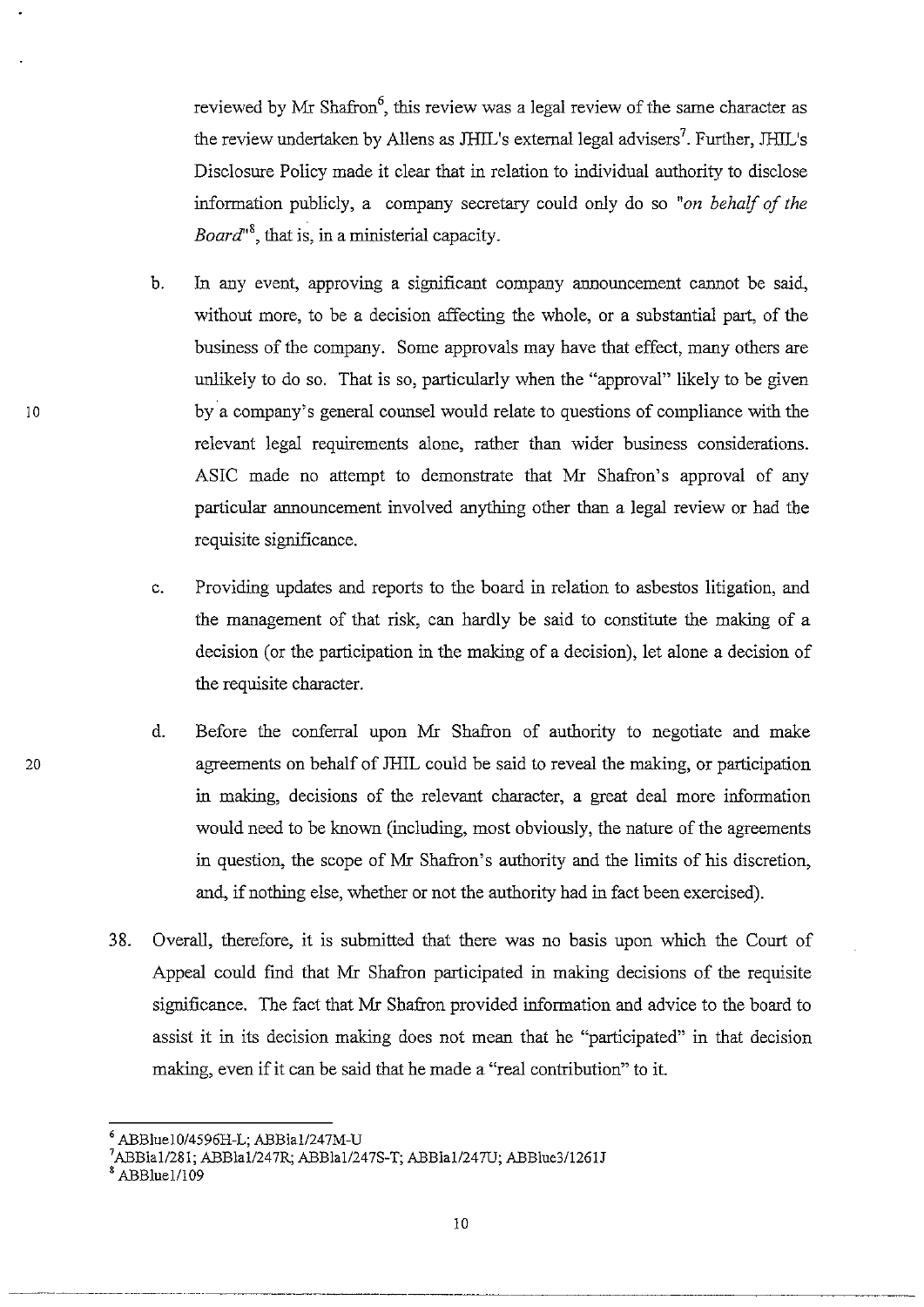- 39. The statutory language clearly requires a person to take part in *making* a decision (whether making it, or participating in making it). By construing the definition so that it catches people who make a "real contribution" to a decision, the Court of Appeal has impermissibly, and significantly, widened the definition.
- 40. The extent to which the Court of Appeal's construction has expanded the scope of the definition should not be underestimated. In this case, equivalently important decisions in relation to the development of proposals for the consideration of the board, and the provision of information and advice to the board, were made by law firms, investment banks, actuaries, accountants and other advisors. There is no reason why many of those external advisors would not be "officers" of JHIL according to the Court of Appeal's construction (nor, indeed, mimy low-level employees of corporations who are involved in developing and presenting importimt proposals for decision by a corporation).

## *Company SecretaTY*

- 41. Section 9 of the *Corporations Act* provides that a "secretary of the corporation" is an "officer". Mr Shafron, being a joint company secretary of JHIL (CA [882]; ABWhi1/171), was thus plainly an officer of JHIL. Two questions arise in this case (c.f. CA [905]; ABWhi1/177):
	- a. *First,* whether section 180(1) imposes a duty of care and diligence on a company secretary in respect of the exercise of his or her powers, and the discharge of his or her duties, as company secretary; or whether the duty of care and diligence applies to the exercise of *all* of that person's powers, and the discharge of *all* of that person's duties; and
	- b. *Secondly,* whether the impugned conduct of Mr Shafron in this case involved the exercise of his powers, or the discharge of his duties, as company secretary.

# Does s. 180(1) Apply to Conduct Other than as Company Secretary?

42. The Court of Appeal held, in relation to this question, that section 180(1) is concerned with "the scope and range of responsibilities *actually* carried out by the director or officer whose conduct is in issue" (CA [908]; ABWhiI/178), and that Parliament did not intend "the scope of the statutory provision to be determined in accordance with what will often be an artificial process of separating tasks performed in the capacity of

20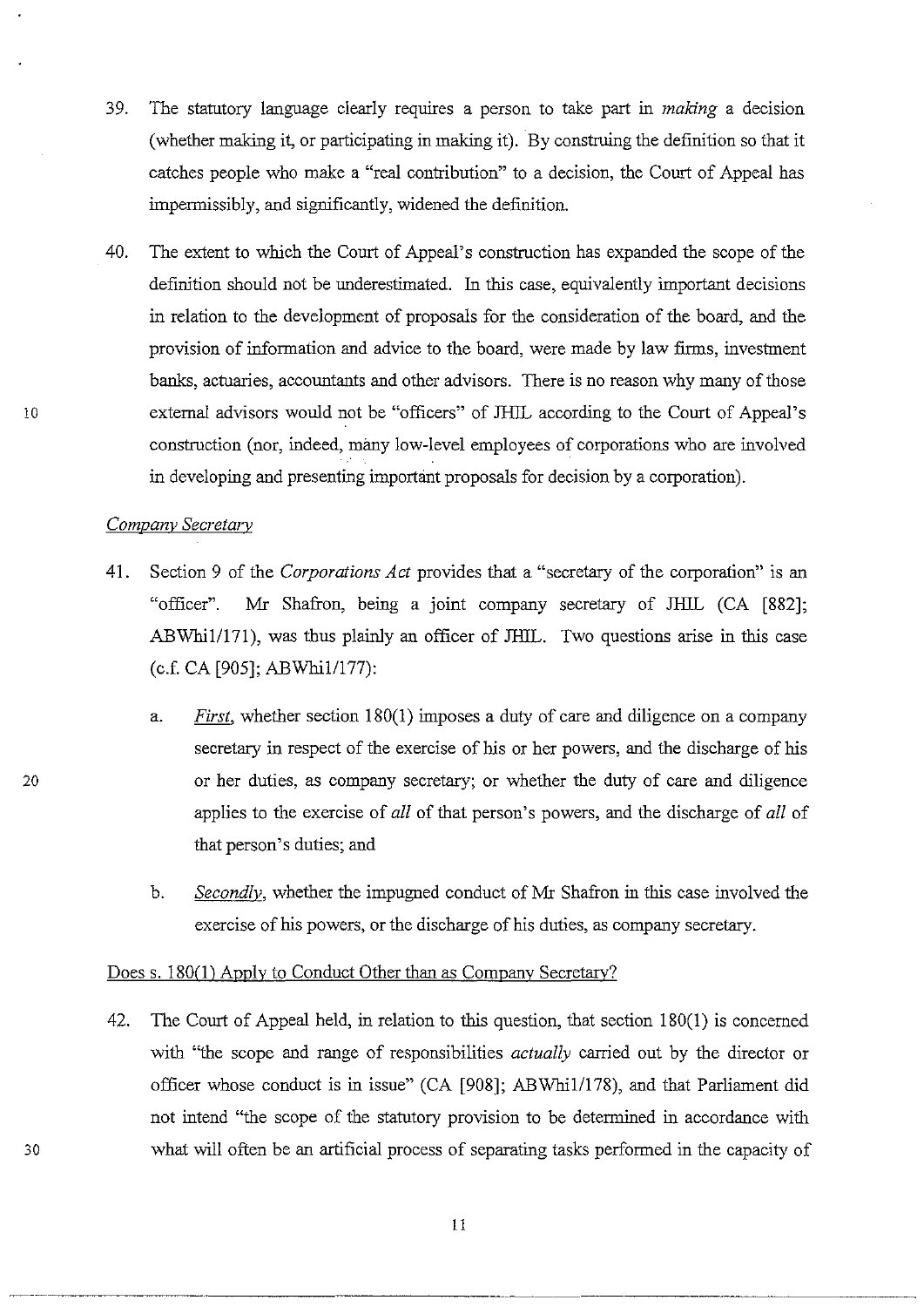an office as such, from tasks performed in fact by a person who holds a particular office" (CA [911]; ABWhi1/178).

- 43. It is not in dispute that the scope of the responsibilities of directors or officers may vary between companies. That is to say, for example, the office of company secretary at one company may involve greater, fewer, or merely different responsibilities than the office of company secretary at another. It follows that the words "in the corporation's circumstances" in section  $180(1)(a)$ , and the reference to "the same responsibilities" in section 180(1)(b), serve the important purpose of ensuring that the *actual*  responsibilities of the office in question (as opposed to the responsibilities of some notional or hypothetical "standard" director or company secretary) are performed to the requisite standard of care.<sup>9</sup>
- 44. The language of section 180(1) does not, however, suggest that the statutory standard of care and diligence is to apply to the responsibilities of the office held by the person *and*  any other roles and responsibilities that the person has or undertakes in the company. If that were the intended effect of the section, there would have been no cause to include the words "occupied the office held by" at the beginning of subsection 180(1)(b). The "responsibilities" referred to in section  $180(1)(b)$  are the responsibilities of that office exercised by the occupant in the circumstances of the company, not every responsibility of the person who occupies the office.
- 20 45. It would be to take section 180(1) beyond the confines imposed by the ordinary words of the section if it were treated as imposing (at the risk of civil penalty proceedings for contravention) the statutory standard of care and diligence on every facet of a person's responsibilities in the company. The purpose of the section is the assurance of requisite care and diligence in the carrying out of an office. It is not to regulate (and perhaps to punish) conduct in areas outside or separate from the office, which happen to be carried out by the same person in the company.
	- 46. In support of its construction, the Court of Appeal stated that the common law duties to which company directors and officers are subject are not limited to the responsibilities of the particular office by reason of which the director or officer became subject to the duty (CA [913]; ABWhi1/178). No authority was cited in support of that proposition,

<sup>9</sup> See generally *Australian Securities and Investments Commission* v. *Rich* (2003) 44 ACSR 341 at [49]-[50]; [7201]-[7202].

<sup>12</sup>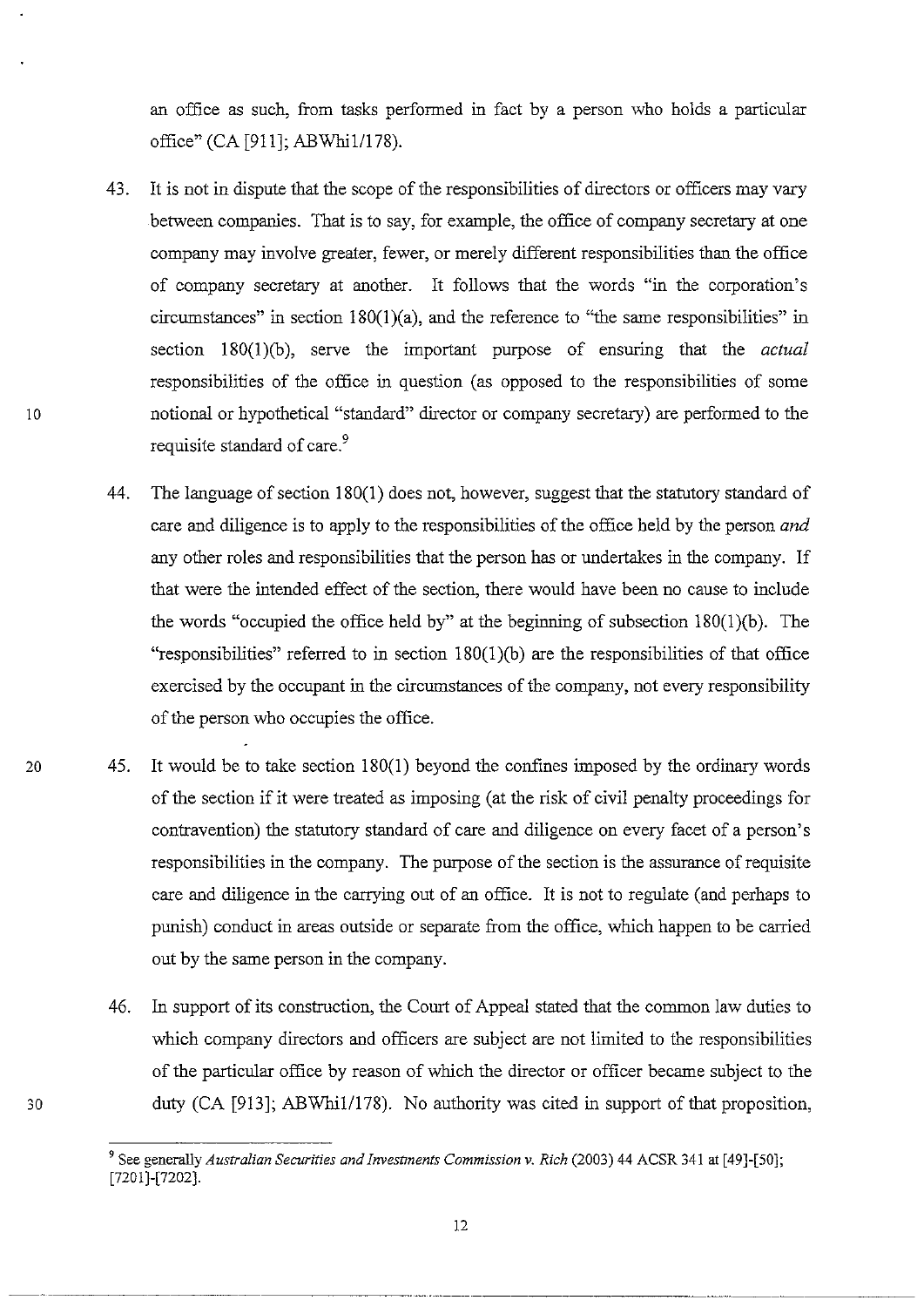and implicit in the reported cases is an assumption that the director or officer concerned was acting in his or her capacity as such. There is, with respect, no reason to think that the common law is concerned to impose duties on directors and officers acting other than in the discharge of their offices.

- 47. The Court of Appeal also appeared to rely on the perceived difficulty in undertaking the required process of "attribution" of responsibilities to a particular office (CA [913]; ABWhi1/178). That difficulty is apt to be overstated. There is a historical concept of the role of director and company secretary, and there is no reason to think that Courts would be unduly challenged by a requirement that they determine, on the facts of a particular case, the scope of the particular office occupied by an individual director or secretary.
- 48. The construction for which Mr Shafron contends is consistent with what should be the cautious approach by the courts to the construction of a statutory standard which, if contravened, gives rise to civil penalty proceedings and the prospect of serious punishment by declaration, monetary penalty and banning order.
- 49. The effect of the Court of Appeal's decision is to expand significantly the field of operation of section 180(1). To take an extreme example, the day to day responsibilities of an employee elected as the employee representative director would be caught. More generally, a director or officer with responsibilities in the workplace unconnected with his or her office (for example, a director who elects to join the staff committee responsible for planning the annual company Christmas party) is now subject to the statutory duty of care. That cannot have been what was intended by Parliament.
- In Mr Shafron's submission, the duty in section  $180(1)$  applies only to conduct of an 50. officer of a company qua officer.

## Was Mr Shafron Acting as Company Secretary?

51. The Court of Appeal held that "those aspects of the duties said to be those of a general counsel, which are in issue in the present proceedings, are well within the kinds of duties that are encompassed within the duties of a company secretary" (CA [917]; ABWhi1/179).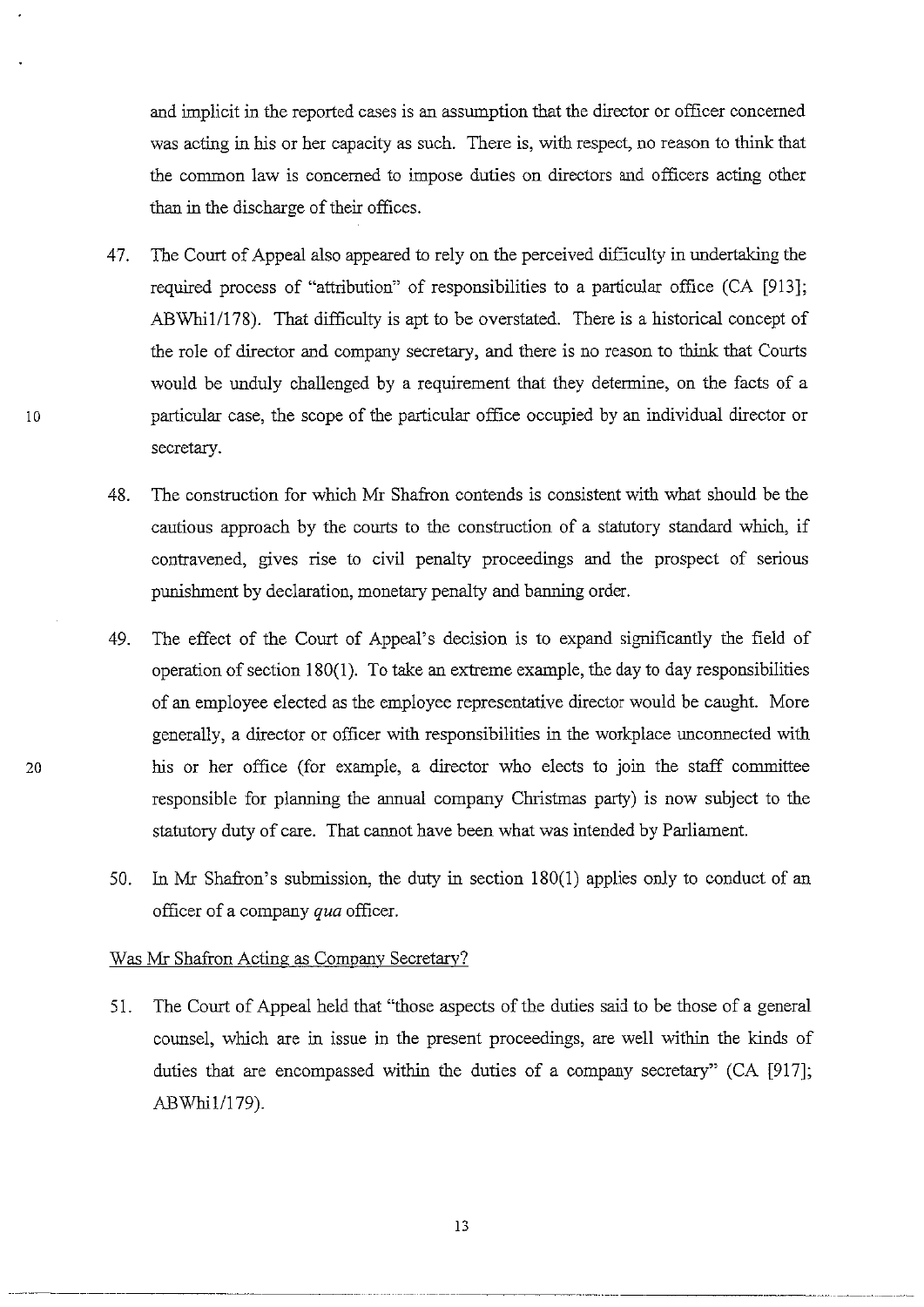- 52. Of course, it is not to the point if the conduct of Mr Shafron in this case could fall within the duties of a company secretary: the question is whether that conduct fell within the role of company secretary actually held by Mr Shafron.
- 53. The scope of the office of a company secretary in any particular corporation is a question of fact.!O As Barrett J said in *Tim Barr Pty Ltd* v *Nauri Gold Coast Pty Ltd*  [2008] NSWSC 657:

*"The corporations legislation envisages certain functions for company secretaries. One would readily infer that any company secretmy had authority commensurate with those functions. Beyond that, however, one cannot make any assumptions about the authority of a particular company secretary in a particular context.* 

*There are statements in the case law that equate a company secretary with a mere clerk: George Whitechurch Ltd* v *Cavanagh [1902J AC* 117. *There are also statements that a company secretary is the chief administrative officer (Panorama Developments Ltd* v *Fidelis Fabrics Ltd* [J *971J* 3 *WLR 440) or a senior executive officer: Minilabs Pty Ltd* v *Assaycorp Pty Ltd [2001J WASC* 88; *(2001)* 37 *ACSR 509.* 

*But everything depends on the context and factual surrounding. "* 

54. In this case, the best evidence of the scope of Mr Shafron's role as company secretary is the scope of the role of JHIL's other company secretary, Mr Donald Cameron. Mr Cameron's responsibilities as company secretary never rose above purely administrative functions (such as transmitting material to the ASX, maintaining the records of the board, and such like) (ABBlueI2/5231K-S; ABBlueI2/5235F-K). There is certainly no basis upon which it might be suggested that Mr Shafron possessed responsibilities as company secretary additional to those held by Mr Cameron. If anything, Mr Shafron's relocation to the United States for about three years from August 1998 suggests the opposite, at least in respect of his responsibilities for the Australian operations.!! The clear inference is that the balance of his responsibilities were owed due to his appointment as general counsel.

<sup>10</sup> See *Dr Andrew Roberts-Szudzinski Ply Lld v. Au Domain Administration Ltd* [2006] NSWSC 950 at [29]; *Holpitt Pty Ltd v. Swaab* (1992) 33 FCR 474 at 476-8.

<sup>&</sup>lt;sup>11</sup> The Court of Appeal refers to the relocation of "senior management" to the United States at CA [54]; ABWhil/30. Mr Shafron's employment contract provided for his secondment to the United States to work in the group management team in Mission Viejo, California: JHAB.073.003.0081, (ABBlue1/303 and ABBlue1/317)].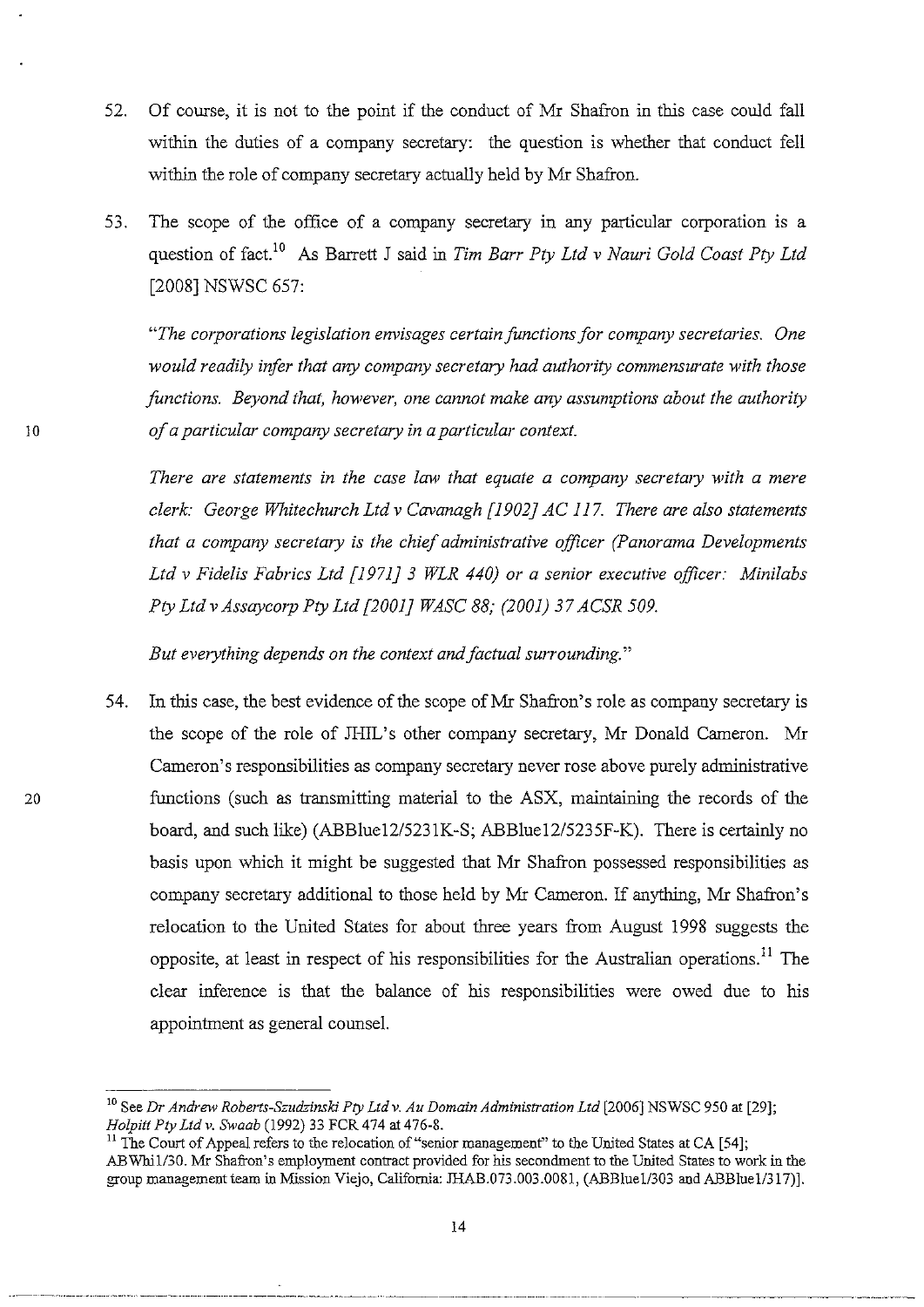- 55. The particular allegations made against Mr Shafron in these proceedings relevantly included:
	- a. failing to advise the board that a draft announcement to the ASX was expressed in too emphatic terms concerning the adequacy of the Foundation's funding to meet all legitimate present and future asbestos claims;
	- b. failing to advise the Chief Executive Officer or the board that JHIL should disclose certain information about the DOCI, or that they obtain such advice;
	- c. failing to advise the board of limitations in PwC's and Access Economics' review of the cashflow model; and
	- d. failing to advise the board that certain actuarial estimates had not taken into account superimposed inflation, and that a prudent estimate would have.
- 56. In relation to the first two of those matters, involving questions of disclosure to the ASX, the Court of Appeal held that they fell within the role of company secretary because "notices to be filed on behalf of a company are within the traditional range of responsibilities of a company secretary" (CA [918]; ABWhi1/179).
- 57. With respect, it does not follow at all from the fact that it is part of the role of a company secretary to lodge notices on behalf of a company, that it is part of the company secretary's role to provide advice as to the company's obligation to file a notice, or advice as to the content of notices proposed to be filed. A company secretary does that which the Corporations Act specifically designates as a company secretarial  $duty<sup>12</sup>$ . In addition, a company secretary does that which the board authorises to be done, rather than warning or advising the board about that which it proposes to do. A company secretary is naturally to be seen as a ministerial delegate, rather than an advisor.
- 58. In practice, advice on disclosure obligations (both as to the need to disclose, and the content of any disclosure) is frequently sought from lawyers. Indeed, the trial judge held that Mr Shafron's obligation to provide advice in relation to disclosure arose from his "high degree of responsibility to protect JHIL from legal risks" (LJ [398];

10

<sup>&</sup>lt;sup>12</sup> The Court of Appeal identifies, by reference to provisions of the Corporations Act 2001, the kinds of company notices required or likely to be filed by a company secretary: CA[918]-[921]; ABWhi1/179).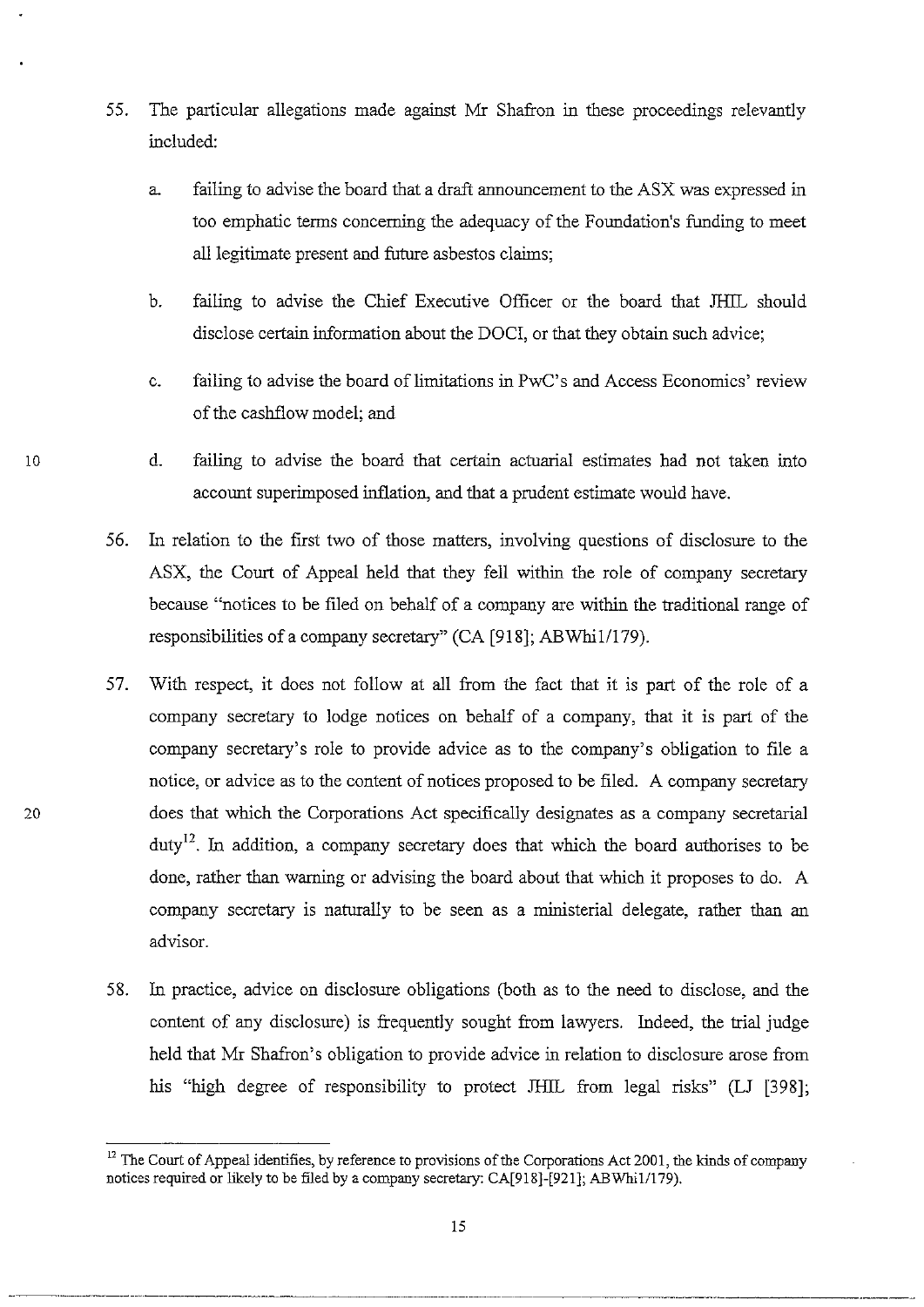ABRed2/517). That obligation is most naturally sourced in Mr Shafron's responsibilities as general counsel (c.f. CA [982]; ABWhil/192-l93).

- 59. The third matter can be put to one side, as the Court of Appeal found that ASIC had not established the pleaded contravention (CA [968]; ABWhil/189). It follows that whether Mr Shafron was in that respect acting as company secretary or not is no longer relevant.
- 60. In relation to the fourth matter, the Court of Appeal did not consider whether or not Mr Shafron's conduct was engaged in as company secretary or general counsel. His conduct in relation to the Trowbridge material did not involve conduct in discharge of 10 the role of general counsel or company secretary, since it related principally to actuariarial and financial matters (c.f. CA [926]; ABWhi1/180).
	- 61. However, to the extent this conduct might be taken to fall within one of Mr Shafron's two roles, the consideration of actuarial valuations of asbestos liabilities fell within his role as general counsel. Mr Shafron's oversight of James Hardie's asbestos litigation (which was managed by Wayne Attrill [ABBluelO/467l-4673]) and his involvement in the process of obtaining actuarial valuations provided to JHIL derived from his work in relation to managing the companies' legal risks, and his work in relation to the separation proposals.
- 62. It is thus submitted that the conduct at issue in relation to the fourth matter was engaged 20 in by Mr Shafron as general counsel, and not company secretary.

#### *Conclusion*

63. For the above reasons it is submitted that either Mr Shafron was not an officer of JHIL or that he did not engage in the relevant conduct as an officer of JHIL. Section 180(1) thus did not apply to Mr Shafron's conduct at issue in this case, and the Court of Appeal thus erred in fmding contraventions by him.

## *The DOCI Contravention*

64. If Mr Shafron is found to have been subject to section 180(1), it is submitted that the Court of Appeal erred in finding that he failed to act with the requisite care and diligence in failing to advise the Chief Executive Officer, or the board, that certain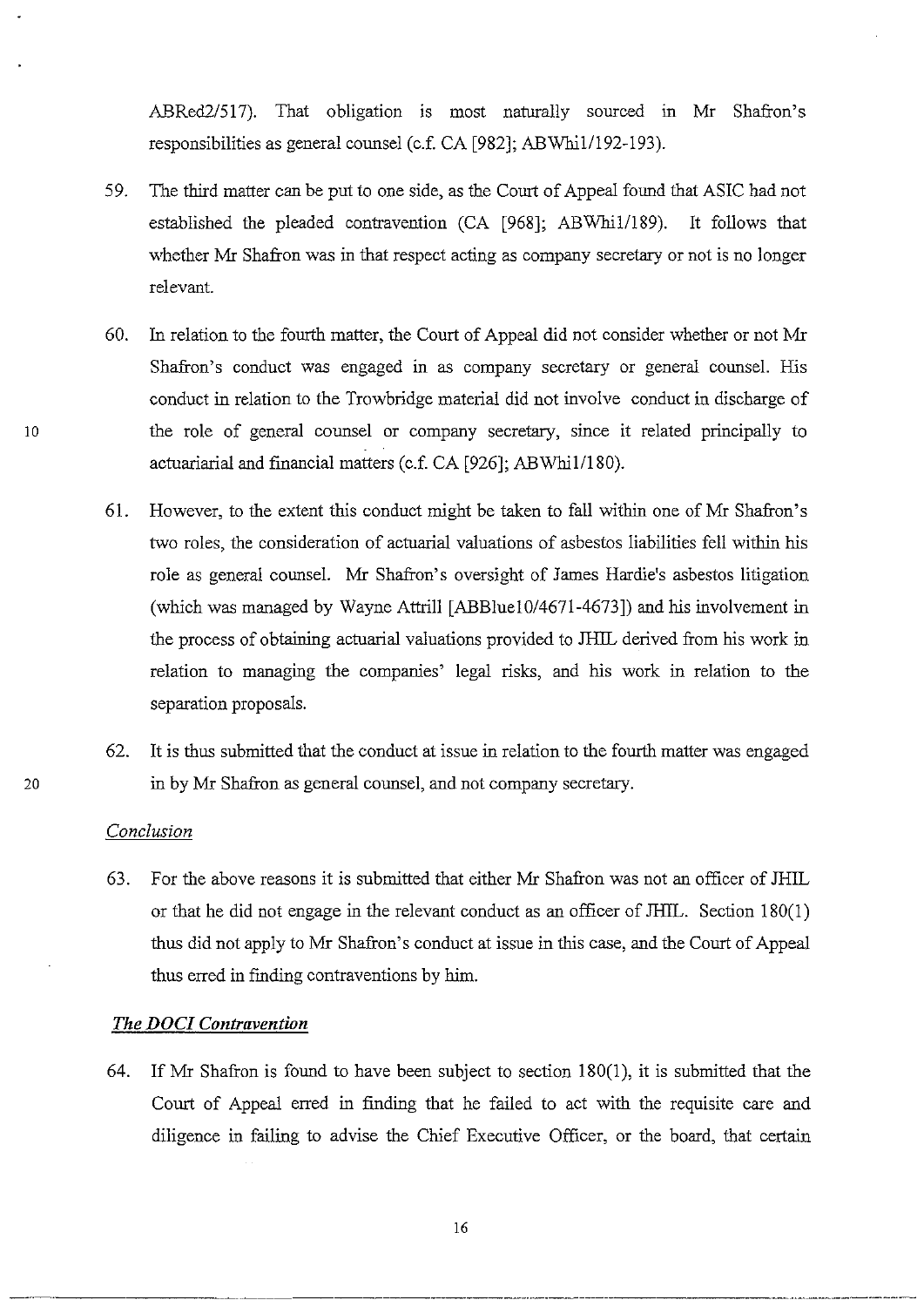information about the DOCr should be disclosed to the ASX (or that they should obtain such advice) (CA [971]-[1036]; ABWhi1/189-201).

- 65. In summary, Mr Shafron says that he did not fail to exercise the relevant standard of care because, in the circumstances, he was entitled to assume that AlIens would have advised him if disclosure of the DOCI Information to the ASX was required, and to assume that their silence - having advised in relation to the press release establishing the Foundation - meant that they considered no such disclosure to be required. In those circumstances, it is submitted that a reasonable person would have considered that AlIens did not regard disclosure to be necessary, and would not therefore raise the issue 10 with the board or the Chief Executive Officer.
	- 66. A reasonable person in Mr Shafron's position would have assumed that AlIens would advise him if disclosure of the DOCI Information was required for the following reasons:
- a. The question of disclosure of the DOCr, whether it be continuous disclosure to the ASX or other forms of disclosure required under the *Corporations Law,* was expressly raised with AlIens on several different occasions. In circumstances where disclosure of any kind in relation to the DOCI was expressly raised, a reasonable person would consider it incumbent upon AlIens to advise in relation to all relevant disclosure obligations. In particular, Mr Shafron relies upon the 20 following matters:
	- i. His email of 1 February 2001 to Allens in which he asked, in relation to the DOCI (CA [1002]; ABWhi1/195; ABBlue4/1437): "If it's a private document, then I wonder about disclosure -- initially anyway." Whether that query concerned the obligation to disclose in light of the confidentiality exception to ASX Listing Rule 3.1, or the confidentiality provisions of the DOCI itself, the question of disclosure of the DOCI was squarely raised.
	- ii. His email of 4 or 5 February 2001 to Allens in which he asked (CA [1006]; ABWhill196; ABBlue4/1797): "query whether this can be structured as a non discloseable commitment in relation to JHIL Shares - Allens to advise". Once more, whether that query concerned continuous disclosure to the ASX, or disclosure of the existence of a substantial shareholder under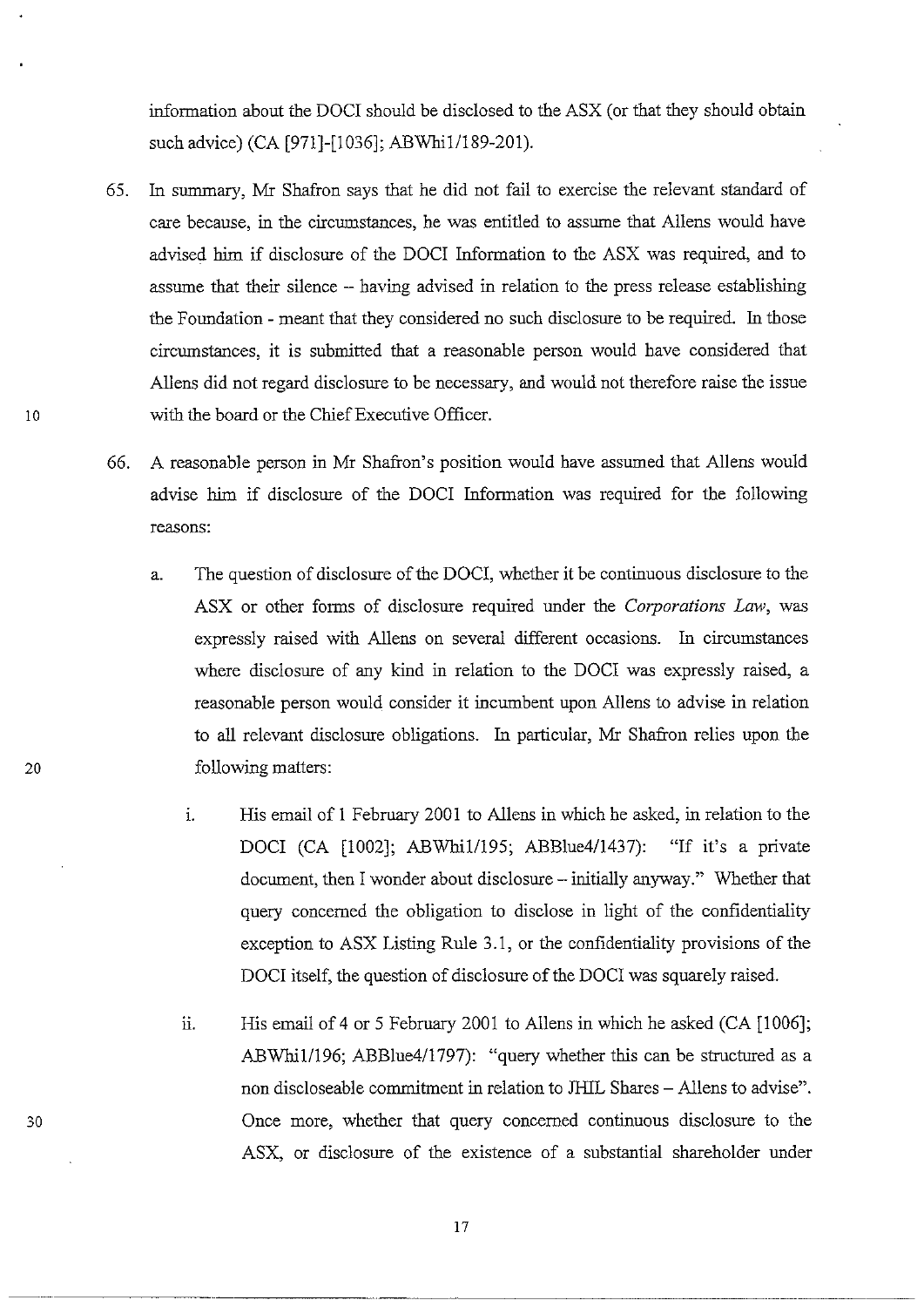section 671B of the *Corporations Law,* the topic of disclosure in relation to the DOCI was squarely raised.

- 111. Allens' notes of a conference call that occurred on 5 February 2001 (CA [1008]; ABWhi1/196-197; ABBlue4/1815). Those notes included the statements: "To do  $-$  Ouery disclosure  $+$  relevant interest on the Put.", "if JHIL grants an option/give right over shares – ASX disclosure?", and "Does it need disclosure?". Again, whether those references were to continuous disclosure, or disclosure under section 671B, the question of disclosure in relation to the DOCI was plainly under consideration.
- 10 b. Furthermore, the general nature of Aliens' retainer meant that a reasonable person would expect the firm to advise on all relevant aspects of the proposed transactions, including disclosure. In particular, Mr Shafron relies on the following matters:
	- 1. On 15 March 2000 Mr Shafron wrote a letter of instructions to Aliens seeking advice in relation to Project Green (CA [1024]; ABWhi1/199; ABBlue2/676). That letter sought advice in relation to numerous specific matters (not including disclosure), but concluded with the following sentence:

*"You should comment on* ... *any other matter you think may be relevant or appropriate. Please cover the issues raised but do not confine yourself to them."* 

That instruction to Aliens is clearly consistent with a retainer pursuant to which Allens would advise generally in relation to all significant matters pertaining to the contemplated transactions. While the DOCI was not in contemplation at this time, there is no reason to suggest that when that transaction was proposed subsequently, that JHIL would require any less comprehensive advice in relation to it.

n. On 5 April 2000, Allens provided the requested detailed advice to JHIL (CA [1025]; ABWhi1/199; ABBlue2/577). Although advice in relation to continuous disclosure had not been sought in the letter of 15 March 2000, Aliens made several references to continuous disclosure in their advice.

-------~-~----~------- --------------- --------\_.\_--------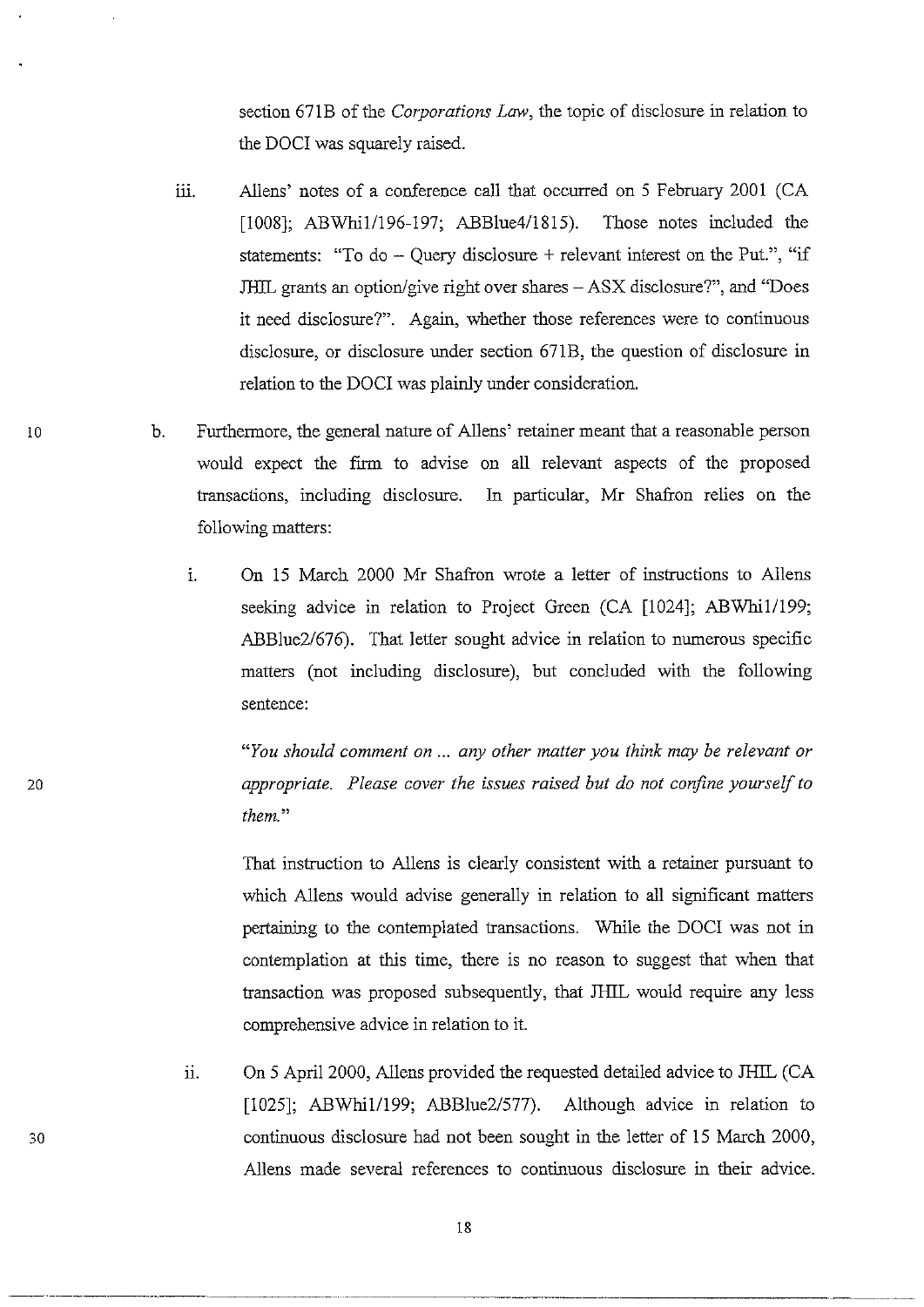Ibis confrrms that AlIens regarded continuous disclosure obligations as within the range of matters upon which they should advise lHIL, and provides a basis upon which it may be concluded that Mr Shafron would have relied on them to provide such advice in relation to the DOCI, when it was under consideration.

iii. On 7 February 2001, Mr Shafron emailed Allens in relation to the Put Option and asked "Any roadblocks in having this feature? I need to know quick." (CA [1016]; ABWhi1/198; ABBlue4/1823). Even accepting that an obligation to disclose this aspect of the DOeI Information would not constitute a "roadblock" in a strict sense, it is plainly a general request for advice as to the consequences for JHIL of including the Put Option as part of the proposed transaction. It is, therefore, at the very least, consistent with the retainer of Aliens to advise **JHIL** in a general way, rather than purely in response to specific and carefully crafted questions.

10

- iv. Allens were involved in drafting the DOCI, were present at all significant board meetings (including the meeting at which the board resolved that the DOCI be executed), and were involved in settling the Draft ASX Announcement (see CA [1030]; ABWhiI/200), which was the primary vehicle adopted by JHIL to announce the establishment of the Foundation. Allens were thus aware of all relevant details of the transaction, and were aware of the nature of the public announcement that the company was planning to make (which made no reference to the DOer Information (other than the total funding, part of which was made available under the DOCI) *(ABBlue6/23* 87S».
- v. The extent of AlIens involvement in Project Green is most clearly revealed by the fact that, in the period 28 August 2000 to 25 October 2001, AlIens billed JHIL over \$3 million for legal services.<sup>13</sup>

<sup>13</sup> See: JHAB.063.004.0140 (ABBlue3/l11) and JHAB.063.004.0141 (ABBlue3/112); JHAB.063.004.0182 (ABBlue6/2500); JHAB.063.004.0 169 (ABBlue3/1147); JHAB.063 .004.0 174 (ABBlue4/1427) and JHAB.063.004.0176 (ABBlue4/1429); JHAB.063.004.0189 (ABBlue6/25 15); JHAB.063.004.0128 (ABB1ue7/2826); JHAB.063.004.0197 (ABBlue7/2867); JHAB.063.004.0204 (ABBlue7/2874); JHAB.063.004.0211 (ABBlue7/2948); JHAB.063.004.0119 (ABBlue7/2955); JHAB.063.004.0111 (ABBlue7/2958); JHAB.063.004.0105 (ABBlue7/3112); JHAB.063.004.0098 (ABBlue7/3117).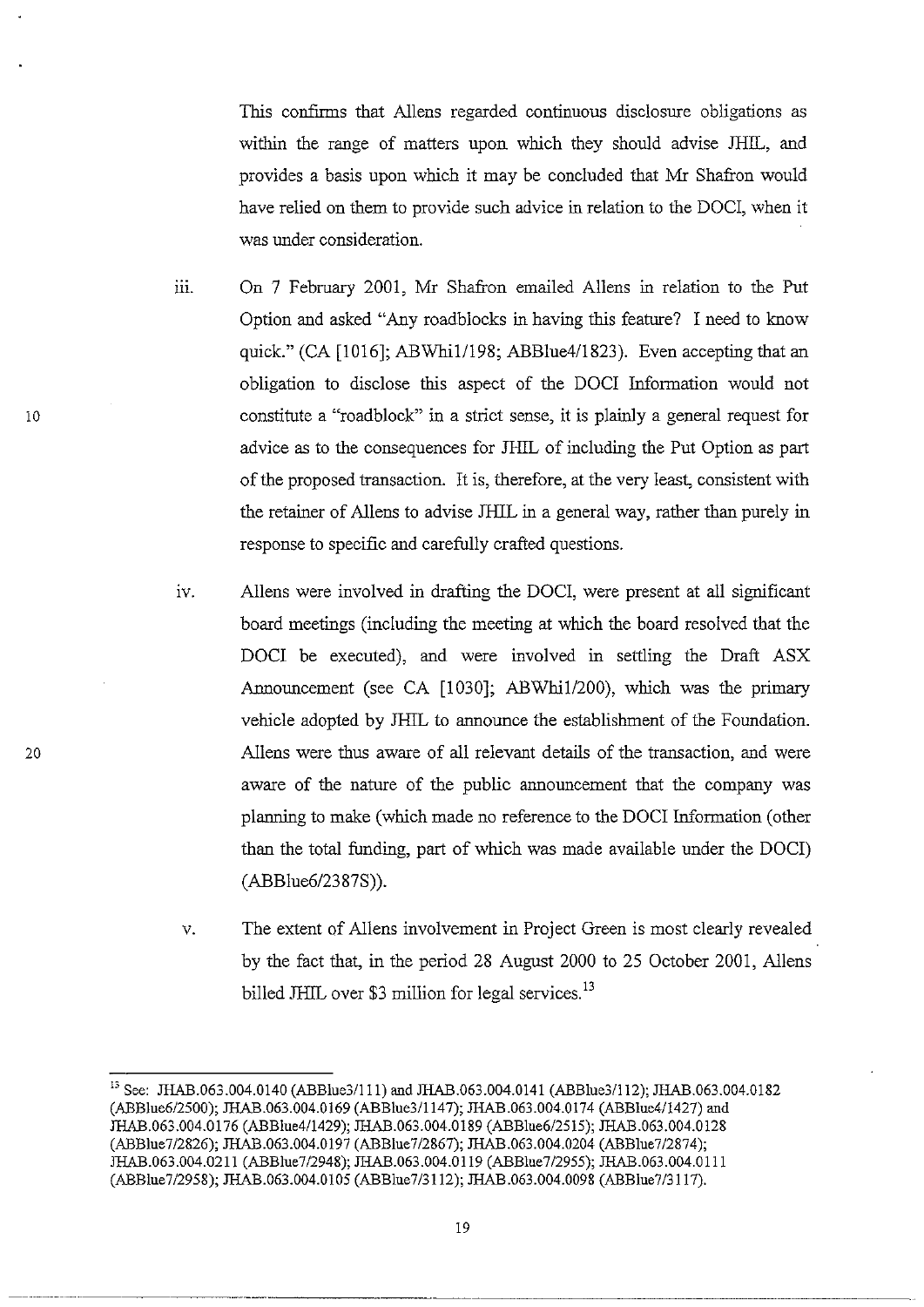- vi. The fact that JHIL also sought specific advice from Allens in relation to its continuous disclosure obligations (see CA [1026]-[1028]; ABWhi1/199-200; ABBlue311120) does not undermine the proposition that AlIens could reasonably have been expected to advise in relation to disclosure of the DOCI Information, without being requested to do so. The fact that specific requests were made in response to queries from directors, or during the course of a meeting, does not suggest that there was a more general expectation that AlIens would advise in relation to the disclosure issues arising out of transactions that it was developing, documenting and in 10 relation to which it was advising.
	- 67. Overall, it is submitted that a reasonable person in Mr Shafron's position would have considered that if AlIens thought that ASX disclosure of the DOCI Information should have been made, they would have alerted Mr Shafron, the Chief Executive Officer, or the board. It follows that a reasonable person in Mr Shafron's position would have regarded AlIens' silence as implicit advice that no ASX disclosure was required.
	- 68. In the circumstances, it is submitted that Mr Shafron discharged his duty under section 180(1) by retaining clearly competent external legal advisors, and ensuring that they had sufficient knowledge of material facts to identify accurately any continuous disclosure issues and the steps that needed to be taken to address them.
- 20 69. It follows that the Court of Appeal erred in finding (a) that Mr Shafron did not ensure that Aliens would give relevant advice and (b) that the fact that a person in Mr Shafron's position would reasonably expect Aliens to provide such advice did not mean he discharged his section 180(1) duty (CA [1034]; ABWhi1/200).

# *The Superimposed Inflation Contravention*

- 70. If Mr Shafron is found to have been subject to section  $180(1)$ , it is submitted that the Court of Appeal erred in fmding that he failed to act with the requisite care and diligence in failing to advise the board that the best estimate contained in the Trowbridge material had not taken into account superimposed inflation, and a prudent estimate would have (CA [1074]; ABWhi1/208).
- 30 71. The critical matters upon which Mr Shafron relies are as follows:

-------------~--------~~ ----------------~-----~-----~-----------------------~--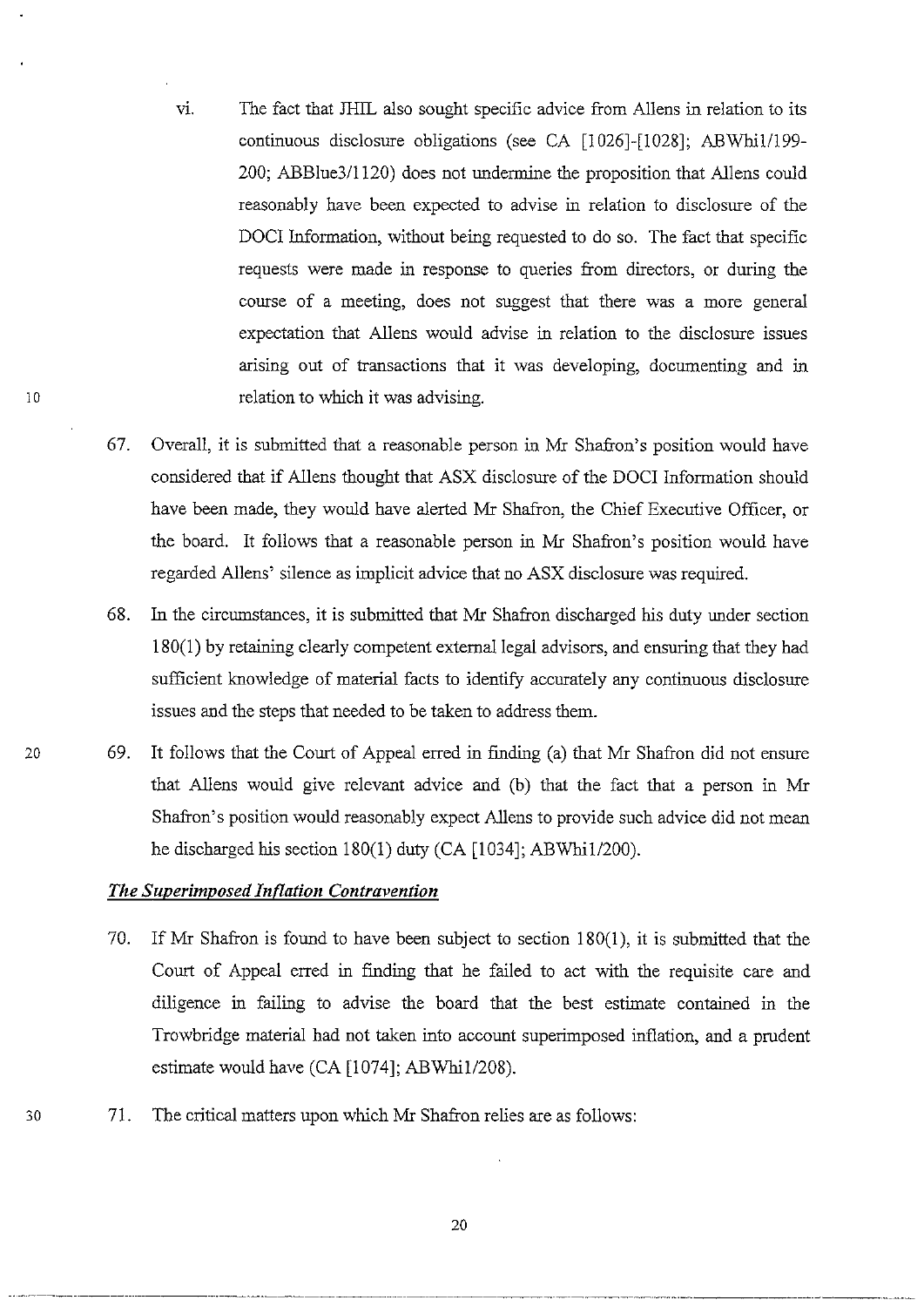- a. It is not the case that the Trowbridge material "had not taken into account" superimposed inflation. The Trowbridge material was an update of the June 2000 draft report (CA [1064]; ABWhi1/206; ABBlue2/912). The June 2000 draft report stated that Trowbridge was assuming that there was no "superimposed inflation" for asbestos claims (CA [1061]; ABWhi1/206; ABBlue2/912). It is thus apparent that Trowbridge had taken into account the concept of "superimposed inflation", and had determined that it should be reflected at a rate of zero percent. At the February 2001 board meeting, Mr Shafron made clear that the Trowbridge material utilised the same assumptions as the June 2000 draft 10 report (CA [1067]; ABWhi1/206 and LJ [274]; ABRed2/483).
	- b. That approach was consistent with the approach taken by Trowbridge in earlier valuations prepared for JHIL. In the October 1996 (CA [125]; ABWhi1/29) and September 1998 (CA [128]; ABWhi1/30) valuations, Trowbridge stated that they had adopted a rate of zero percent for superimposed inflation, on the basis that the upward pressure on damages awards was offset by the increase in the average age of claimants (thereby reducing the amount of compensation for future economic loss).
	- c. Trowbridge did include a percentage increase for ordinary inflation.
- d. It follows that ASIC's criticism of Mr Shafron cannot be that he failed to point out 20 that a matter had not been included in the Trowbridge material that he knew should have been included. Rather, Mr Shafron must be said to have had an obligation to question before the Board Trowbridge's expert opinion that the appropriate rate of superimposed inflation was zero percent. That case is simply unsustainable:
	- i. Mr Shafron was not an actuary (CA [1052]; ABWhi1/204-205), and there was no evidence to suggest that he was, or should have been in a superior position to that of an expert actuary in identifying any flaw in the methodology of Trowbridge in relation to the decision to make no allowance for superimposed inflation. Even if the Court of Appeal's finding that Mr Shafron was acquainted with the concept of superimposed inflation (CA [1068]; ABWhi1l206-207), it does not follow that he was aware, or should have been aware, that a rate of zero percent was inappropriate.

30

~~.-----.. - .. -... --~ ........•..... -.. ---- ..... ~-----.-.------.. --.-.-... --- ... ~~ .\_-------\_ .. -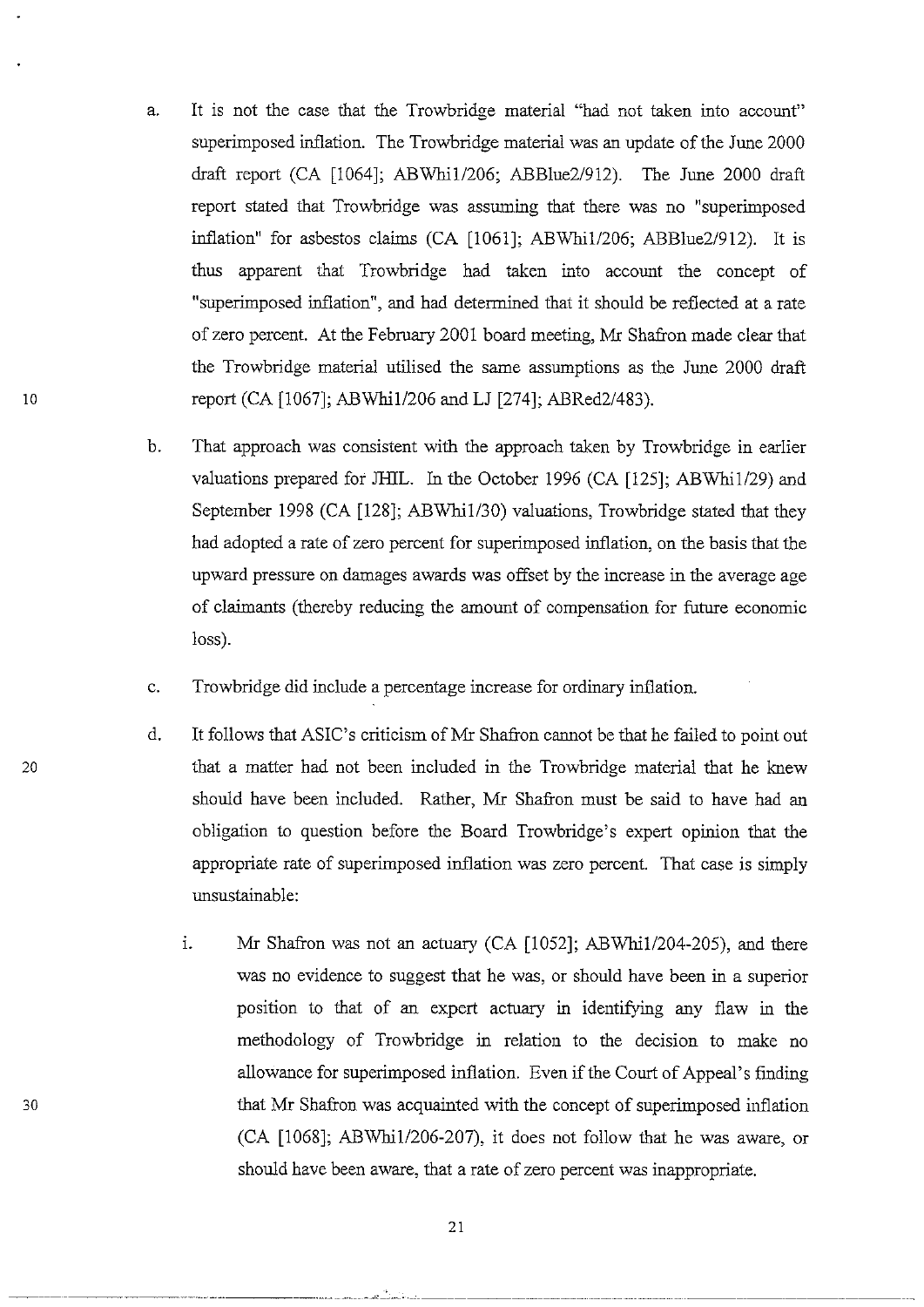- ii. There was no evidence establishing that a reasonable estimate in 2001 would have applied a rate greater than zero percent for superimposed inflation. There is thus no reason to require Mr Shafron to have pointed out that aspect of the valuation. ASIC's expert actuary, Dr Taylor, accepted that "the appropriate rate of superimposed inflation could conceivably have been zero", and agreed with Mr Wilkinson's opinion that a rate of zero percent was at "the lower bound of the range of assumptions made by Australian actuaries for this factor at this time" (CA [1071]; *ABWhil/207).*
- iii. There was no evidence that the standard of care required of a company secretary with no actuarial expertise would involve disagreeing with an expert actuary's explanation for adopting, or adoption of, a rate of zero percent for superimposed inflation. A reasonable person in Mr Shafron's position could not be said to have a duty to second guess the methodology of experienced actuaries retained by JHIL over many years. Mr Shafron was entitled to rely on the general competence of the actuaries when it came to matters like the inclusion or non-inclusion of superimposed inflation, or the appropriate rate at which it was to be included. He was entitled to assume that Trowbridge had assessed for itself whether or not superimposed inflation should be taken into account.
- 20 72. Overall, it is submitted that in circumstances where the expert actuary's report incorporated a rate of zero percent for superimposed inflation, which was within the realm of accepted actuarial practice, there is no possible basis for suggesting that Mr Shafron did not act with due care and diligence by failing to suggest to the board that some different rate should have been used.

# **Part VII: Legislation**

10

73. The text of the relevant provisions is set out in Annexure A.

## **Part VIII: Orders Sought**

- 74. Mr Shafron seeks the following orders:
	- a. Appeal allowed with costs.

22

~-~-~ --- ---------~~-.---~-~ ----- ---------------~---- ~-~--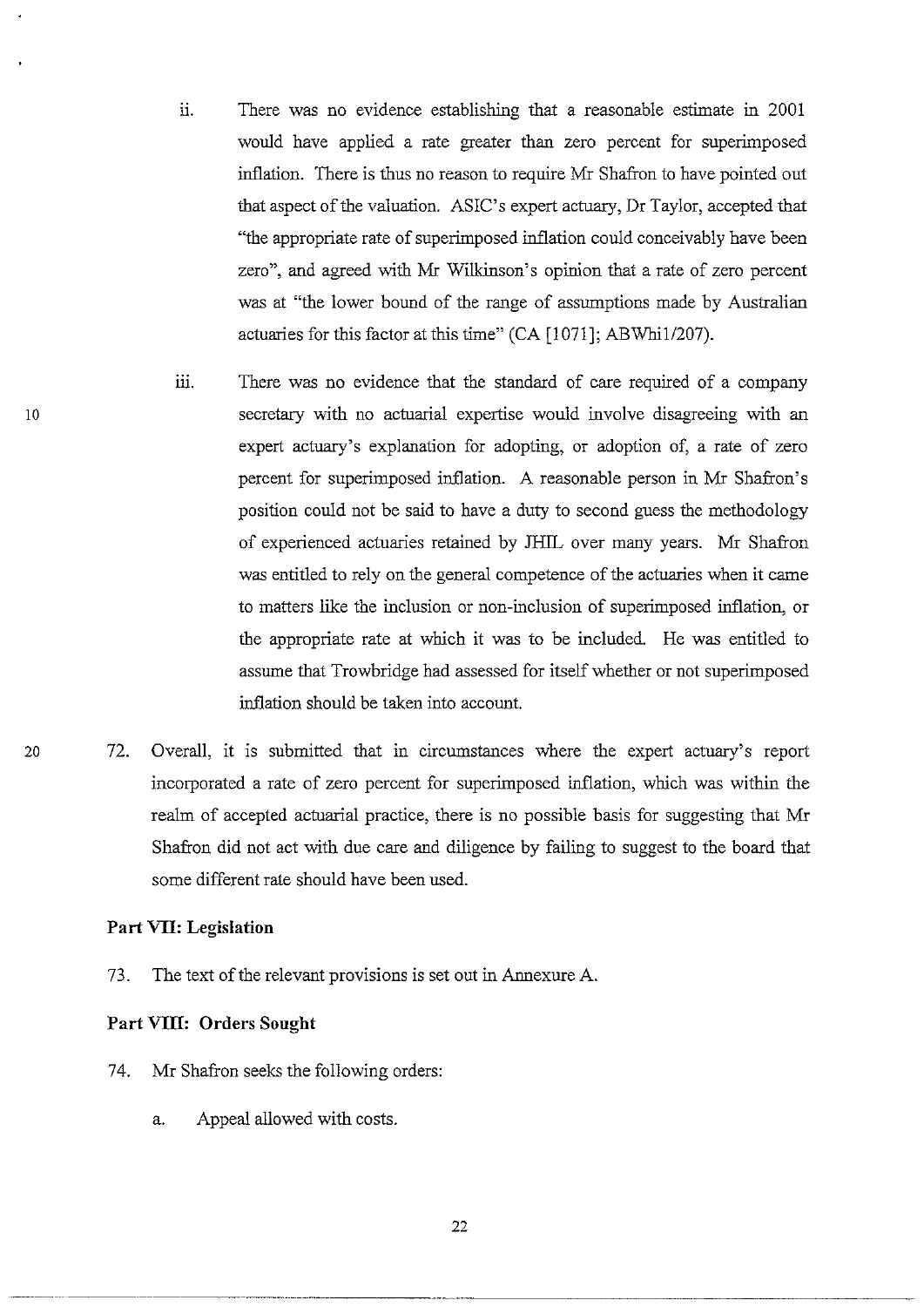- b. Vary Order 3(a) of the orders of the Court of Appeal made on 17 December 2010 to read:
	- i. Appeal allowed.
- c. Set aside:
	- 1. Orders 3(c) and 3(d) of the orders of the Court of Appeal made on 17 December 2010;
	- ii. Order 3(e) of the orders of the Court of Appeal made on 17 December 2010 (as amended by the Court of Appeal by order made on 25 February 2011); and
	- iii. Orders  $2(a)$ -(d) of the orders of the Court of Appeal made on 6 May 2011

and in lieu thereof order:

- iv. Set aside declaration 3 made on 27 August 2009.
- v. Set aside orders 1,2 and 3 made on 27 August 2009.
- VI. Cross-appeal dismissed.
- vii. The respondent pay the appellant:
	- 1. the \$50,000 (the balance of pecuniary penalty not repaid) pecuniary penalty plus any amount paid in costs by the appellant pursuant to the order made on 27 August 2009; and
	- 2. interest on \$50,000 and/or any amount paid for costs by the appellant, calculated at the rate(s) prescribed in Schedule 5 of the *Uniform Civil Procedure Rules* 2005 from the date upon which the appellant paid the said pecuniary penalty and/or costs.
- viii. The proceedings against the appellant be dismissed with costs.
- ix. The respondent pay the appellant's costs of the appeal and cross-appeal and the appellant's costs of the proceedings in the Court below.

10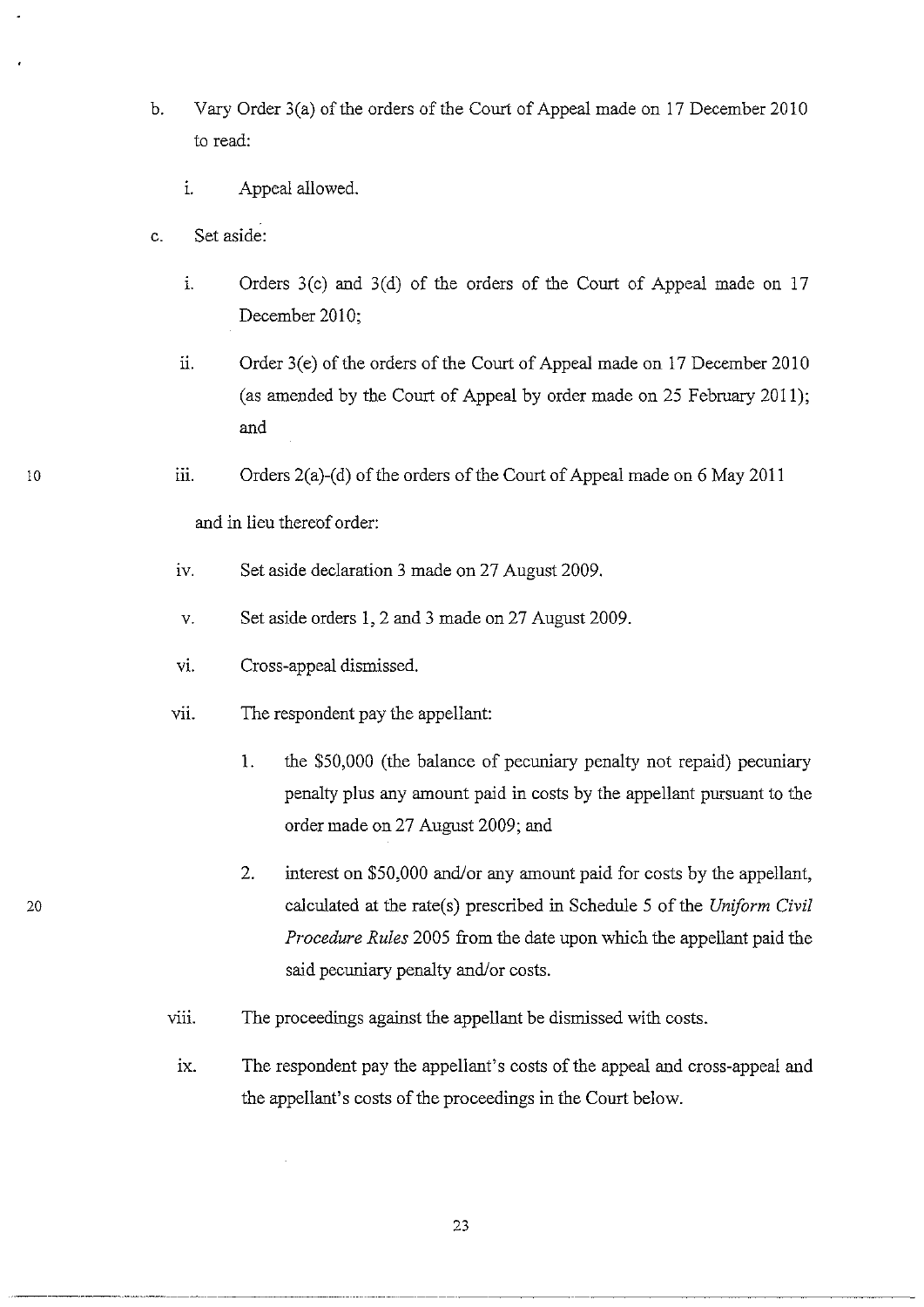aband

**BretWalker**  T: 02 82572527 F: 0292217974

E: maggie.dalton@stjames.net.au

**Richard Lancaster**  T: 02 82572557 F: 02 8998 8557 E: rlancaster@stjames.net.au

**Nicholas Owens**  T: 02 8224 3031 F: 029233 1850

E: **nowens@sevenwentworth.com.au** 

 $\overline{a}$ 

 $\bullet$